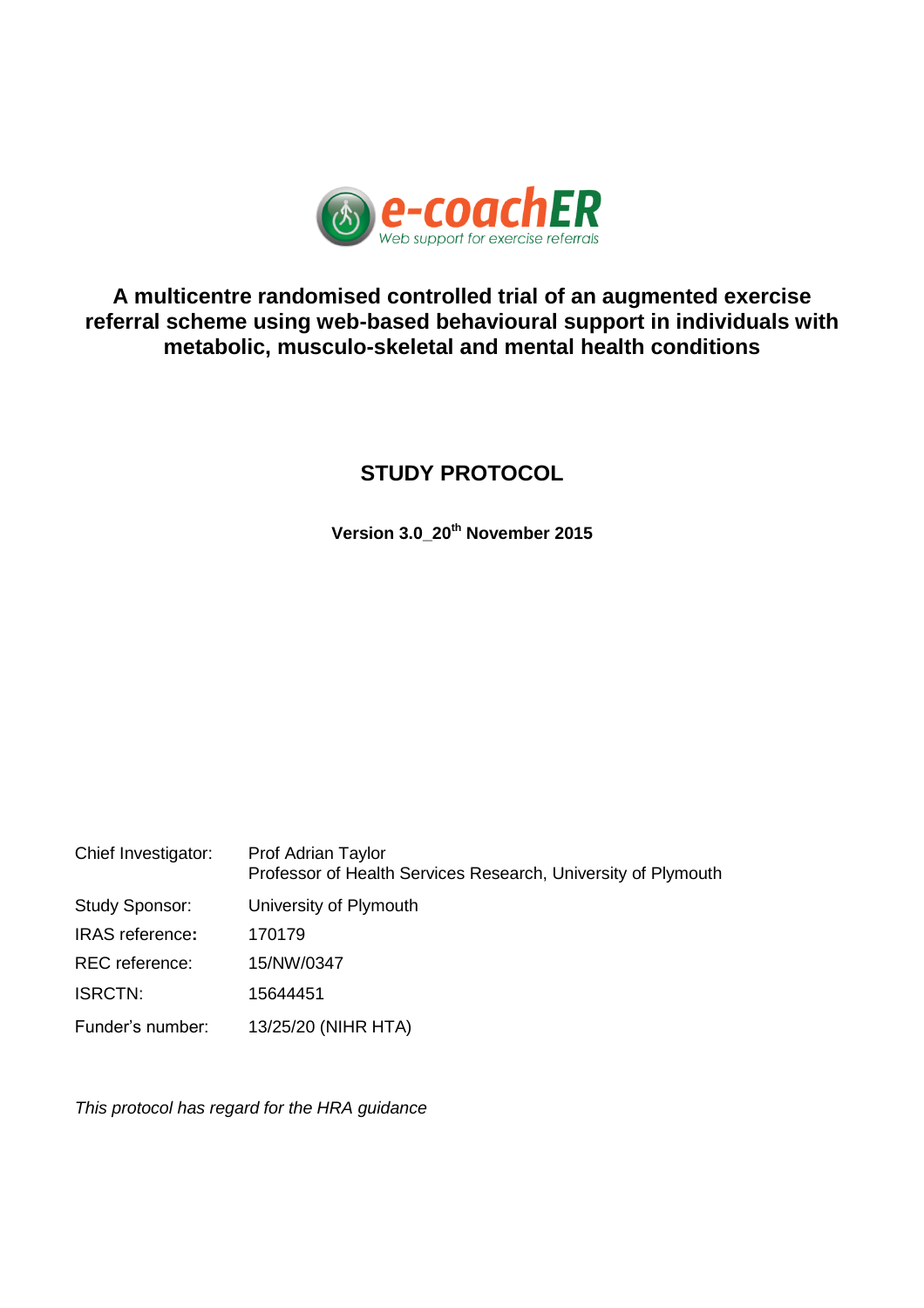#### <span id="page-1-0"></span>**SIGNATURE PAGE**

The undersigned confirm that the following protocol has been agreed and accepted and that the Chief Investigator agrees to conduct the trial in compliance with the approved protocol and will adhere to the principles outlined in GCP guidelines, the Sponsor's SOPs, and other regulatory requirements as amended.

I agree to ensure that the confidential information contained in this document will not be used for any other purpose other than the evaluation or conduct of the clinical investigation without the prior written consent of the Sponsor.

I also confirm that I will make the findings of the study publically available through publication or other dissemination tools without any unnecessary delay and that an honest accurate and transparent account of the study will be given; and that any discrepancies from the study as planned in this protocol will be explained.

#### **For and on behalf of the Study Sponsor:**

|                            | Date: // |
|----------------------------|----------|
|                            |          |
|                            |          |
|                            |          |
| <b>Chief Investigator:</b> |          |
|                            | Date: // |
|                            |          |
|                            |          |
| <b>Statistician:</b>       |          |
|                            | Date: // |
|                            |          |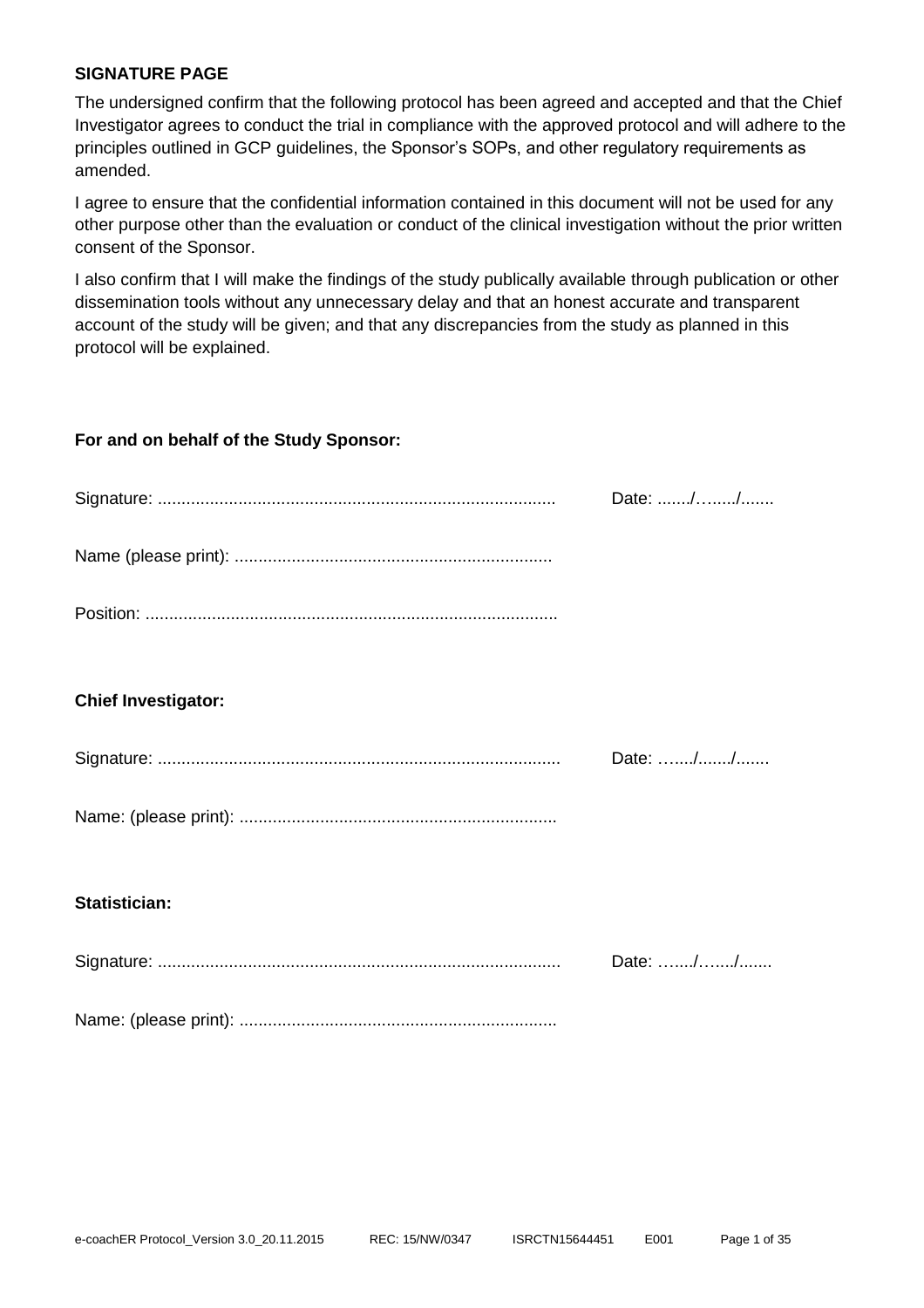<span id="page-2-0"></span>

| Chief Investigator          | <b>Prof Adrian Taylor</b>                                                        |
|-----------------------------|----------------------------------------------------------------------------------|
|                             | Professor of Health Services Research                                            |
|                             | University of Plymouth                                                           |
|                             | N32, ITTC Building 1                                                             |
|                             | Plymouth Science Park,                                                           |
|                             | Plymouth PL6 8BX                                                                 |
|                             | Email: adrian.taylor@plymouth.ac.uk                                              |
|                             | Tel: 07952 400835                                                                |
| <b>Trial Manager</b>        | Dr Wendy Ingram                                                                  |
|                             | <b>Trial Manager</b>                                                             |
|                             | <b>Peninsula Clinical Trials Unit</b>                                            |
|                             | University of Plymouth, N16, ITTC Building 1                                     |
|                             | <b>Plymouth Science Park</b>                                                     |
|                             | Plymouth PL6 8BX                                                                 |
|                             | wendy.ingram@plymouth.ac.uk                                                      |
|                             | Tel: 01752 315251                                                                |
|                             | Fax: 01752 315245                                                                |
| Sponsor                     | <b>Plymouth University</b>                                                       |
|                             | <b>Drake Circus</b>                                                              |
|                             | Plymouth PL4 8AA                                                                 |
|                             | Tel: 01752 600600                                                                |
| Sponsor representative      | <b>Ms Pam Baxter</b>                                                             |
|                             | <b>Research Governance Specialist</b>                                            |
|                             | University of Plymouth, John Bull Building                                       |
|                             |                                                                                  |
|                             | <b>Plymouth Science Park</b><br>Plymouth PL6 8BU                                 |
|                             |                                                                                  |
|                             | Email: pam.baxter@plymouth.ac.uk<br>Tel: 07572 267245                            |
| Funder                      |                                                                                  |
|                             | National Institute for Health Research Health Technology                         |
|                             | <b>Assessment Programme (NIHR HTA)</b><br>National Institute for Health Research |
|                             |                                                                                  |
|                             | Evaluation, Trials and Studies Coordinating Centre                               |
|                             | University of Southampton                                                        |
|                             | Alpha House                                                                      |
|                             | <b>Enterprise Road</b>                                                           |
|                             | Southampton SO16 7NS                                                             |
|                             | Email: htacet@southampton.ac.uk                                                  |
|                             | Tel: 02380 595586<br><b>Peninsula Clinical Trials Unit</b>                       |
| <b>Clinical Trials Unit</b> |                                                                                  |
|                             | University of Plymouth, N16, ITTC Building                                       |
|                             | <b>Plymouth Science Park</b>                                                     |
|                             | Plymouth PL6 8BX                                                                 |
|                             | Email: penctu@plymouth.ac.uk                                                     |
|                             | Tel: 01752 439831                                                                |
| Statistician                | <b>Prof Rod Taylor</b>                                                           |
|                             | Professor of Health Services Research                                            |
|                             | University of Exeter Medical School                                              |
|                             | South Cloisters Rm 2.18                                                          |
|                             | St. Luke's Campus                                                                |
|                             | Exeter EX1 2LU                                                                   |
|                             |                                                                                  |
|                             | Email: R.Taylor@exeter.ac.uk<br>Tel: 07968 152537                                |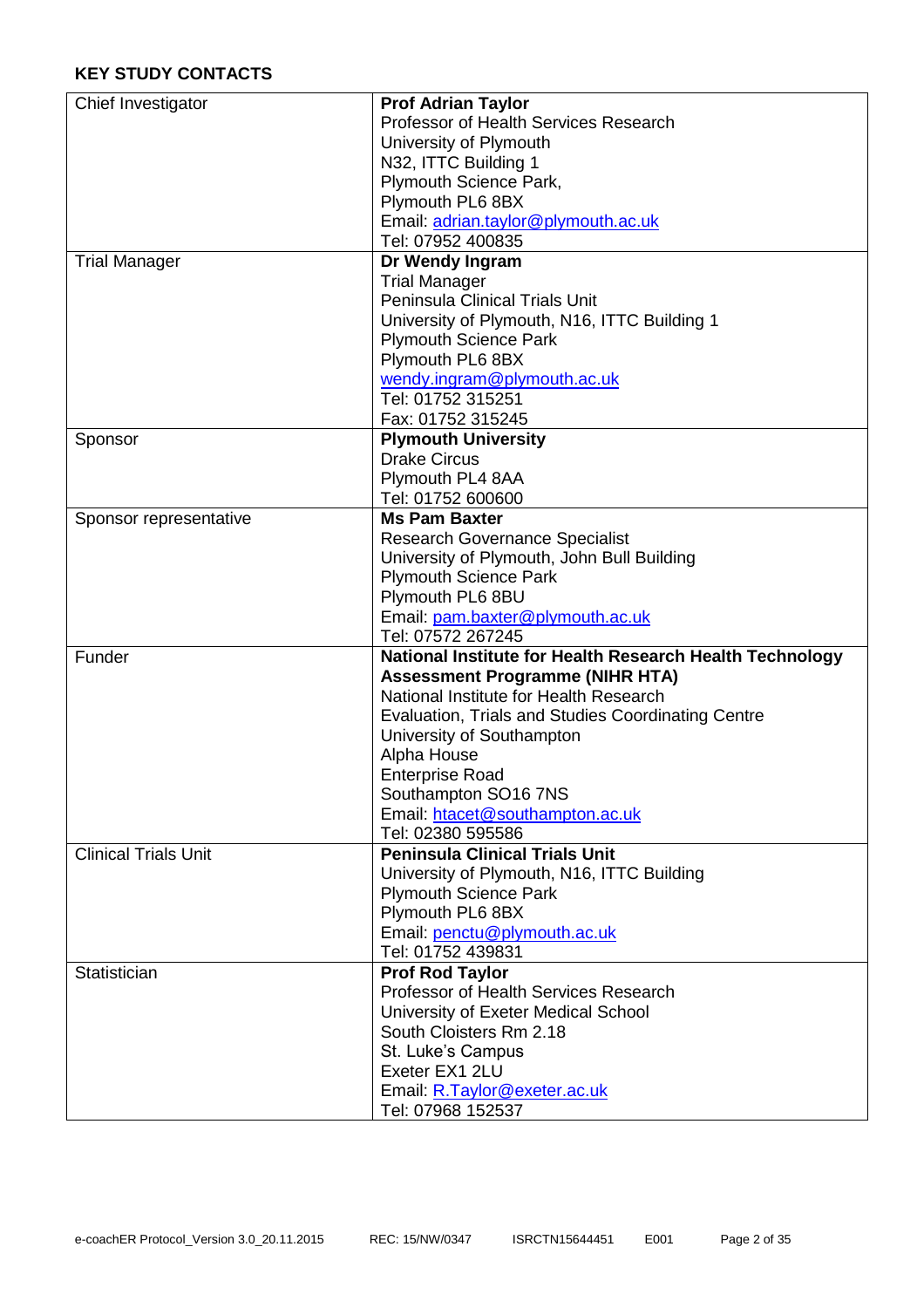#### **STUDY SUMMARY**

| Study title                   | A multicentre RCT of an augmented exercise referral scheme (ERS) using web-based<br>behavioural support in individuals with metabolic, musculo-skeletal and mental health<br>conditions.                                                                                                                                                                                                                                                                                                                                                                                                                                                                                                                                                                                                                                                                                                                                                                                                                                                                                                                                                                                                                                                                                                                                                                                                                                                                                                                                                                                                                                                                                                                                                                                                                                                                                                                                                                                                                                                                                                                                                                                                                                                                                                                                                                                                                                                       |
|-------------------------------|------------------------------------------------------------------------------------------------------------------------------------------------------------------------------------------------------------------------------------------------------------------------------------------------------------------------------------------------------------------------------------------------------------------------------------------------------------------------------------------------------------------------------------------------------------------------------------------------------------------------------------------------------------------------------------------------------------------------------------------------------------------------------------------------------------------------------------------------------------------------------------------------------------------------------------------------------------------------------------------------------------------------------------------------------------------------------------------------------------------------------------------------------------------------------------------------------------------------------------------------------------------------------------------------------------------------------------------------------------------------------------------------------------------------------------------------------------------------------------------------------------------------------------------------------------------------------------------------------------------------------------------------------------------------------------------------------------------------------------------------------------------------------------------------------------------------------------------------------------------------------------------------------------------------------------------------------------------------------------------------------------------------------------------------------------------------------------------------------------------------------------------------------------------------------------------------------------------------------------------------------------------------------------------------------------------------------------------------------------------------------------------------------------------------------------------------|
| Short title                   | e-coachER - adding web-based support to an exercise referral scheme.                                                                                                                                                                                                                                                                                                                                                                                                                                                                                                                                                                                                                                                                                                                                                                                                                                                                                                                                                                                                                                                                                                                                                                                                                                                                                                                                                                                                                                                                                                                                                                                                                                                                                                                                                                                                                                                                                                                                                                                                                                                                                                                                                                                                                                                                                                                                                                           |
| Trial design                  | Multi-centre, individually randomised, two arm trial with internal pilot.                                                                                                                                                                                                                                                                                                                                                                                                                                                                                                                                                                                                                                                                                                                                                                                                                                                                                                                                                                                                                                                                                                                                                                                                                                                                                                                                                                                                                                                                                                                                                                                                                                                                                                                                                                                                                                                                                                                                                                                                                                                                                                                                                                                                                                                                                                                                                                      |
| <b>Trial participants</b>     | Inactive individuals aged 16-74 years with obesity, hypertension, type 2 diabetes,<br>osteoarthritis, or a history of depression, for whom NICE recommends exercise.                                                                                                                                                                                                                                                                                                                                                                                                                                                                                                                                                                                                                                                                                                                                                                                                                                                                                                                                                                                                                                                                                                                                                                                                                                                                                                                                                                                                                                                                                                                                                                                                                                                                                                                                                                                                                                                                                                                                                                                                                                                                                                                                                                                                                                                                           |
| Planned sample<br>size        | Internal pilot trial - 180 participants.<br>Full trial – 1400 participants inclusive of 180 from pilot (700 per trial arm).                                                                                                                                                                                                                                                                                                                                                                                                                                                                                                                                                                                                                                                                                                                                                                                                                                                                                                                                                                                                                                                                                                                                                                                                                                                                                                                                                                                                                                                                                                                                                                                                                                                                                                                                                                                                                                                                                                                                                                                                                                                                                                                                                                                                                                                                                                                    |
| Planned study<br>period       | 37 months (set-up 6 months, pilot recruitment 3 months, main recruitment 12 months,<br>follow-up twelve months, data cleaning, analysis & reporting 4 months).                                                                                                                                                                                                                                                                                                                                                                                                                                                                                                                                                                                                                                                                                                                                                                                                                                                                                                                                                                                                                                                                                                                                                                                                                                                                                                                                                                                                                                                                                                                                                                                                                                                                                                                                                                                                                                                                                                                                                                                                                                                                                                                                                                                                                                                                                 |
| Grant start date              | 01 January 2015                                                                                                                                                                                                                                                                                                                                                                                                                                                                                                                                                                                                                                                                                                                                                                                                                                                                                                                                                                                                                                                                                                                                                                                                                                                                                                                                                                                                                                                                                                                                                                                                                                                                                                                                                                                                                                                                                                                                                                                                                                                                                                                                                                                                                                                                                                                                                                                                                                |
| Study aim                     | To determine whether the addition of a web-based support package (e-coachER) to usual<br>ERS (intervention arm) increases the proportion of people achieving 150 minutes of MVPA<br>physical activity at twelve months, compared with ERS alone (control arm), and whether<br>such an intervention is cost-effective?                                                                                                                                                                                                                                                                                                                                                                                                                                                                                                                                                                                                                                                                                                                                                                                                                                                                                                                                                                                                                                                                                                                                                                                                                                                                                                                                                                                                                                                                                                                                                                                                                                                                                                                                                                                                                                                                                                                                                                                                                                                                                                                          |
| Primary outcome<br>measure    | Achievement of at least 150 minutes of moderate to vigorous intensity physical activity<br>(MVPA), measured objectively by accelerometer, over one week at twelve months.                                                                                                                                                                                                                                                                                                                                                                                                                                                                                                                                                                                                                                                                                                                                                                                                                                                                                                                                                                                                                                                                                                                                                                                                                                                                                                                                                                                                                                                                                                                                                                                                                                                                                                                                                                                                                                                                                                                                                                                                                                                                                                                                                                                                                                                                      |
| Secondary<br>outcome measures | Average minutes of moderate to vigorous physical activity, measured by accelerometer<br>over one week at 4 and 12 months post-randomisation.<br>Achievement of at least 150 minutes of MVPA, measured objectively by accelerometer,<br>$\bullet$<br>over one week at four months.<br>Self-reported achievement of at least 150 mins of MVPA over one week using the<br>$\bullet$<br>Seven Day Physical Activity Recall Questionnaire at four and twelve months.<br>Self-reported health-related quality of life, assessed by the EuroQol-5 dimension-5<br>$\bullet$<br>level (EQ-5D-5L) and 12-Item Short Form Health Survey version 2 (SF12v2) at four<br>and twelve months.<br>Self-reported symptoms of anxiety and depression, assessed by the Hospital Anxiety<br>$\bullet$<br>and Depression Scale (HADS) at four and twelve months.<br>Average daily hours/minutes of sleep and sedentary behaviour (objectively measured<br>by accelerometer) at baseline, four and twelve months.<br>Uptake of the ERS by participant self-report at approximately four weeks and four<br>$\bullet$<br>months.<br>Adherence to the ERS using a composite measure to describe the proportion in each<br>$\bullet$<br>arm of the trial who achieved the primary outcome at four months and were still doing<br>so at twelve months.<br>Monetary costs of intervention development including the 'welcome pack', with a view<br>$\bullet$<br>to costing the (potential) roll-out of the intervention to a wider population.<br>Self-reported monetary costs of the use of the ERS, and (for the treatment arm) the<br>$\bullet$<br>use of the web-based support package, at four and twelve months.<br>Mediation measures analysis (i.e. self-reported perceptions of physical activity<br>$\bullet$<br>confidence, importance, autonomy and relatedness, and use of self-monitoring and<br>goal setting).<br>Moderation analysis, i.e. subgroup analyses for participant characteristics and ERS.<br>$\bullet$<br>Incremental cost per quality-adjusted life year (QALY) at twelve months.<br>$\bullet$<br>Measures of engagement with e-coachER, and its content, and use of self-monitoring<br>$\bullet$<br>and goal setting functions, captured on the software platform (LifeGuide).<br>Qualitative interviews with intervention arm participants focusing on their experiences<br>$\bullet$<br>with ERS and the additional e-coachER intervention. |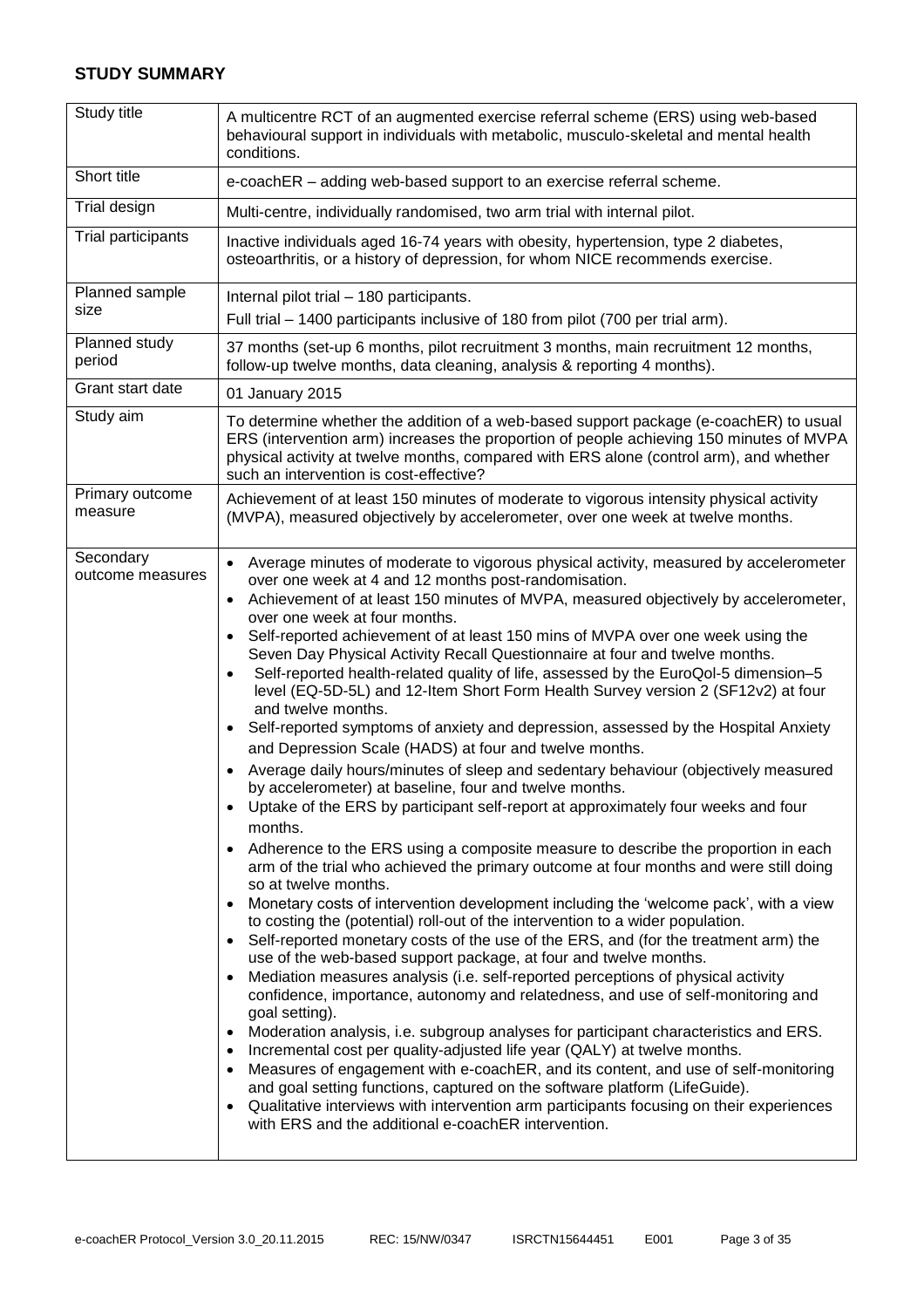#### **STUDY SPONSOR AND FUNDER**

The study sponsor is University of Plymouth. Selected sponsorship tasks will be delegated to the Plymouth University Peninsula Schools of Medicine and Dentistry (PUPSMD) under the terms of an appropriate service level agreement.

The study is funded by a grant of £1,372,155.80 from the National Institute for Health Research (NIHR) Health Technology Assessment (HTA) Programme. The grant reference number is 13/25/20. The grant will be held by the University of Plymouth.

#### <span id="page-4-0"></span>**ROLES AND RESPONSIBILITIES OF TRIAL OVERSIGHT COMMITTEES**

#### **Trial Management Group**

A Trial Management Group (TMG) including the Chief Investigator, study statistician, trial manager, health economist, lead for process evaluation, lead for intervention development, and other relevant personnel as required (e.g. data manager, patient representatives, Principal Investigators) will meet regularly. The TMG (and other small working groups such as outcomes group, process evaluation group, recruitment group, intervention development and review group, PPI group) will meet approximately every four weeks in person or by teleconference throughout the set-up and internal pilot of the study to review progress, resolve day-to-day problems and monitor participant recruitment ahead of progression to the full trial. Thereafter the TMG will continue to meet regularly to review and respond to emerging issues, as well as to monitor follow-up, oversee budgetary issues, prepare draft reports, discuss analysis and results, and ultimately the final report. The TMG will report to the Project Management Group.

#### **Project Management Group**

A Project Management Group including the Chief Investigator, Principal Investigators, co-applicants, Clinical Trials Unit (CTU) trial manager, ERS managers and PPI representative will meet quarterly, usually by teleconference, to provide wider multi-disciplinary input and oversight for the study. Interim communication/discussions will be by telephone or email, as required.

#### **Trial Steering Committee**

A Trial Steering Committee (TSC) including an independent chair, independent clinicians and/or academics with relevant expertise, independent statistician/methodologist with relevant expertise and a representative contributing a patient/public perspective will oversee the conduct of the trial. The TSC will meet in person or by teleconference before the start of the internal pilot study, before the start of the main trial and at least annually thereafter (shortly after a Data Monitoring Committee Meeting), to review study progress and protocol adherence, ensure that milestones are achieved and that general scientific probity is maintained. There is the option of the TSC meeting more regularly should either the TSC or research study team think it is necessary. The TSC will function in accordance with agreed terms of reference set out in a TSC Charter.

#### **Data Monitoring Committee**

An independent Data Monitoring Committee (DMC) will monitor the safety and ethics of the trial by overseeing recruitment, primary outcome data completeness and adverse event (hospitalisation) data. In addition, the DMC will review data from the internal pilot study to help inform a decision about progression to the main trial. Operating procedures for the DMC will be agreed before the start of the study and incorporated into a DMC charter, updated from time to time as required. The committee will meet once before the start of the internal pilot trial and approximately annually thereafter, by teleconference or face-to-face.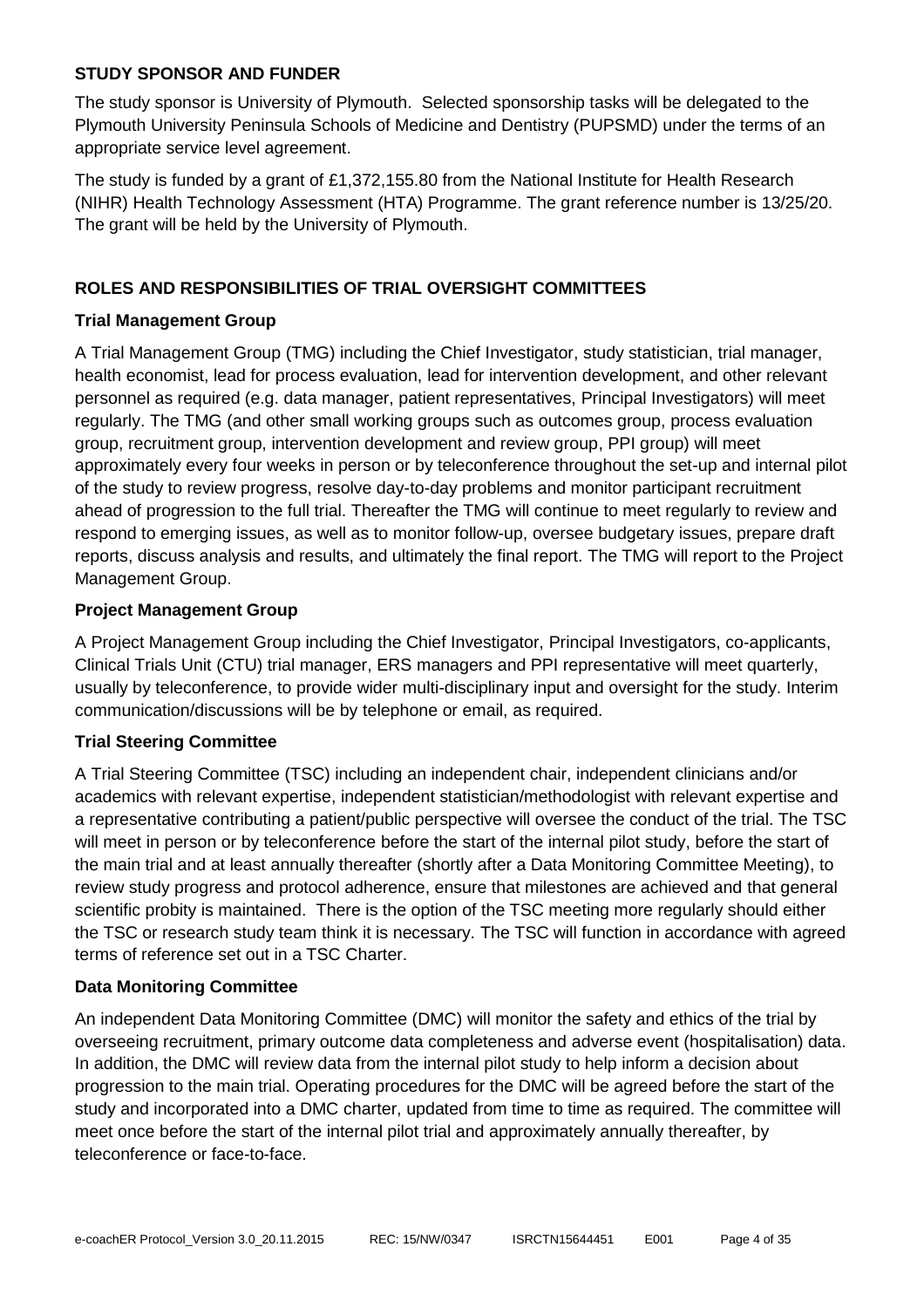#### **Trial Steering Committee nominations**

| <b>Nominated Members</b>  |                           |                                                                                                   |                                |  |  |
|---------------------------|---------------------------|---------------------------------------------------------------------------------------------------|--------------------------------|--|--|
| <b>Name</b>               | <b>Affiliation</b>        | <b>Expertise/role</b>                                                                             | <b>Email</b>                   |  |  |
| Dr Sharon Simpson (Chair) | <b>Glasgow University</b> | Senior Research Fellow (MRC/CSO Social and Public<br><b>Health Sciences Unit)</b>                 | Sharon.Simpson@glasgow.ac.uk   |  |  |
| Dr Mark Kelson            | <b>Cardiff University</b> | Research Fellow in Statistics, South East Wales Trials<br>Unit                                    | KelsonMJ@cardiff.ac.uk         |  |  |
| Prof John Powell          | <b>Oxford University</b>  | Academic public health physician & health services<br>researcher (interest in e-health) expertise | john.powell@phc.ox.ac.uk       |  |  |
| Dr Charlie Foster         | <b>Oxford University</b>  | Nuffield Dept of Population Health; DH policy advisor<br>on physical activity & sport             | charlie.foster@dph.ox.ac.uk    |  |  |
| Mr Chris Cavanagh         | Retired                   | PPI representative                                                                                | chriscavanagh58@btinternet.com |  |  |
| <b>Member</b>             |                           |                                                                                                   |                                |  |  |
| Prof Adrian Taylor (CI)   | University of Plymouth    | Professor of Health Services Research                                                             | Adrian.Taylor@plymouth.ac.uk   |  |  |

| <b>Observers</b> |                                     |                                  |                             |  |
|------------------|-------------------------------------|----------------------------------|-----------------------------|--|
| <b>Name</b>      | <b>Affiliation</b>                  | <b>Expertise/role</b>            | Email                       |  |
| Dr Wendy Ingram  | Peninsula Clinical Trials  <br>Unit | <b>Trial Manager</b>             | wendy.ingram@plymouth.ac.uk |  |
| Prof Rod Taylor  | University of Exeter                | <b>Statistician and Trialist</b> | R.Taylor@exeter.ac.uk       |  |
| Mrs Pam Baxter   | University of Plymouth              | Sponsor representative           | pam.baxter@plymouth.ac.uk   |  |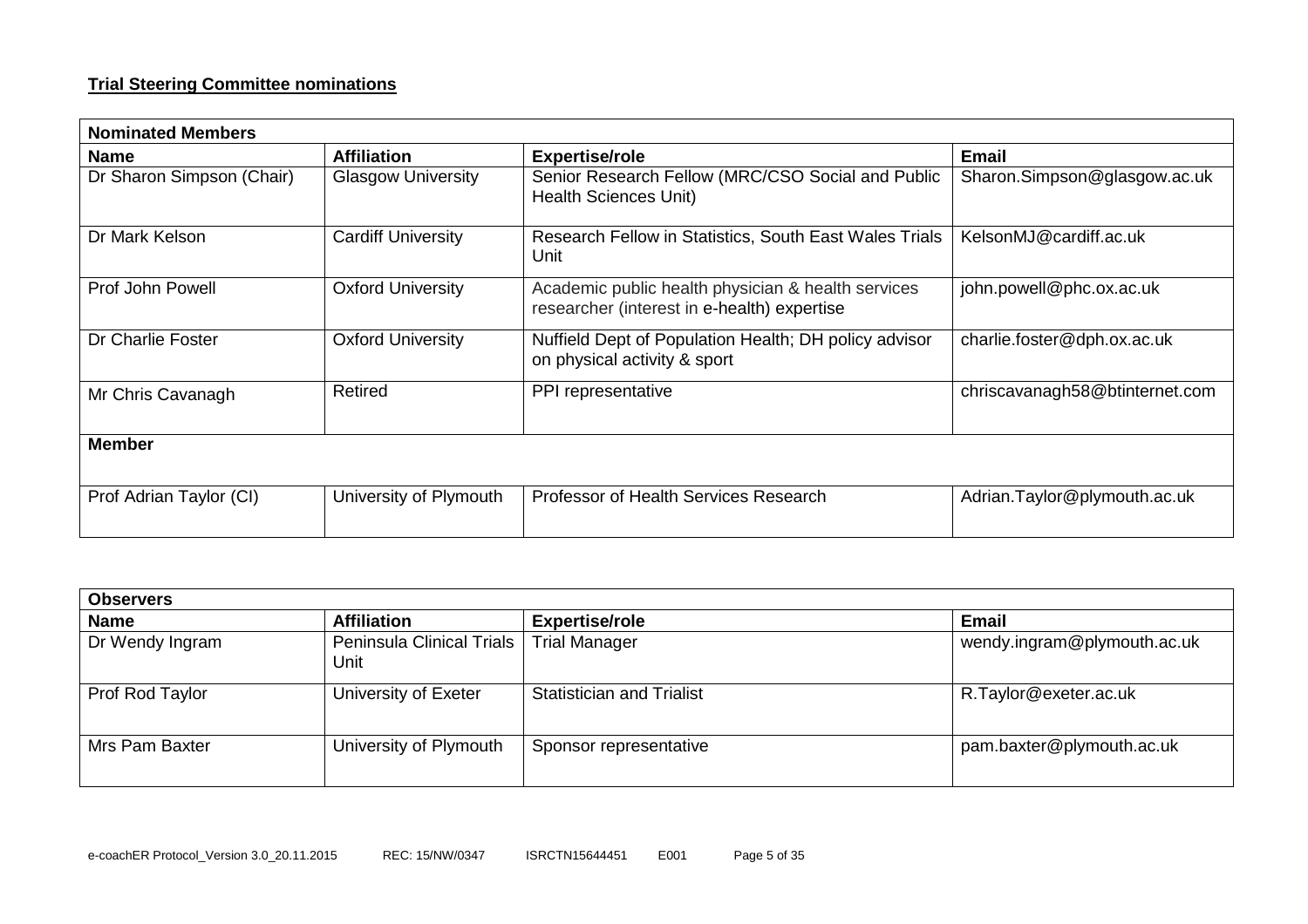#### **Data Monitoring Committee Nominations**

| <b>Name</b>                | <b>Affiliation</b>    | <b>Expertise/role</b>                                                                      | Email                        |
|----------------------------|-----------------------|--------------------------------------------------------------------------------------------|------------------------------|
| Prof Paul Aveyard          | University of Oxford  | Professor of Behavioural Medicine,<br>Department of Primary Care Health<br><b>Services</b> | paul.aveyard@phc.ox.ac.uk    |
| Dr Anne Haase              | University of Bristol | Senior Lecturer in Exercise,<br>Nutrition, and Health, School of<br><b>Policy Studies</b>  | Anne.Haase@bristol.ac.uk     |
| <b>Prof Richard Morris</b> | University of Bristol | Professor in Medical Statistics,<br>School of Social and Community<br>Medicine             | Richard.morris@bristol.ac.uk |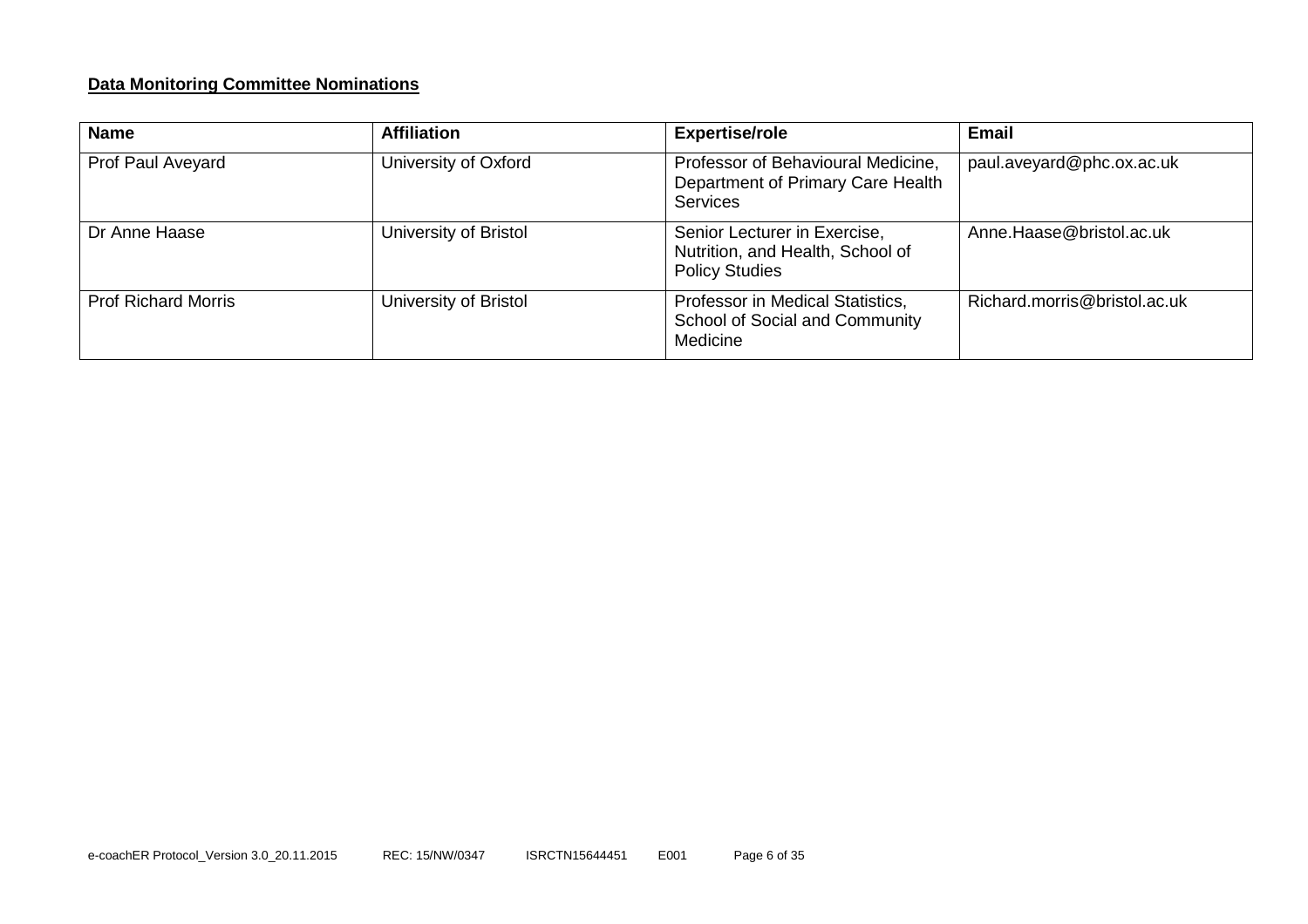<span id="page-7-0"></span>

|    | ROLES AND RESPONSIBILITIES OF TRIAL OVERSIGHT COMMITTEES4 |  |
|----|-----------------------------------------------------------|--|
|    |                                                           |  |
|    |                                                           |  |
|    |                                                           |  |
| 2  |                                                           |  |
| 4  |                                                           |  |
| 5  |                                                           |  |
| 6  | <b>RECRUITMENT.</b>                                       |  |
| 7  |                                                           |  |
| 8  |                                                           |  |
| 9  |                                                           |  |
| 10 |                                                           |  |
| 11 | <b>SAFETY REPORTING</b>                                   |  |
|    |                                                           |  |
| 13 |                                                           |  |
| 14 |                                                           |  |
| 15 |                                                           |  |
| 16 |                                                           |  |
|    |                                                           |  |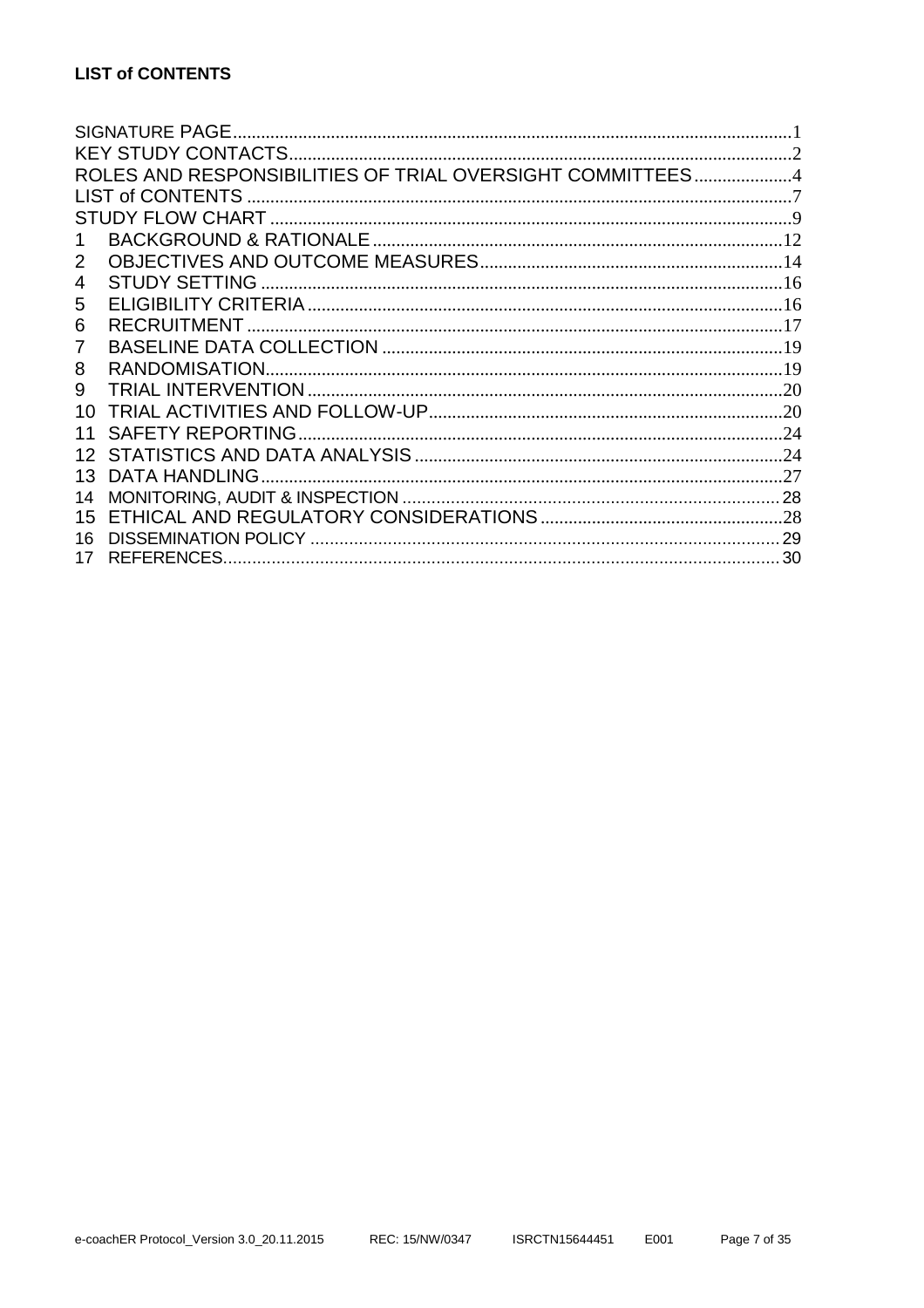# **LIST OF ABBREVIATIONS**

| AE                 | <b>Adverse Event</b>                                              |
|--------------------|-------------------------------------------------------------------|
| CI                 | Chief Investigator                                                |
| <b>CRF</b>         | Case Report Form                                                  |
| <b>DMC</b>         | Data Monitoring Committee                                         |
| <b>ERS</b>         | Exercise referral scheme                                          |
| EQ-5D-5L           | EuroQol -5 dimension - 5 level                                    |
| <b>GCP</b>         | <b>Good Clinical Practice</b>                                     |
| <b>GPPAQ</b>       | <b>GP Physical Activity Questionnnaire</b>                        |
| <b>HADS</b>        | <b>Hospital Anxiety and Depression Scale</b>                      |
| <b>ICF</b>         | <b>Informed Consent Form</b>                                      |
| <b>ISF</b>         | <b>Investigator Site File</b>                                     |
| <b>ISRCTN</b>      | <b>International Standard Randomised Controlled Trials Number</b> |
| <b>MVPA</b>        | Moderate to vigorous physical activity                            |
| <b>NHS R&amp;D</b> | National Health Service Research & Development                    |
| <b>OA</b>          | <b>Osteoarthritis</b>                                             |
| <b>PA</b>          | <b>Physical Activity</b>                                          |
| PI                 | Principal Investigator                                            |
| <b>PCRN</b>        | <b>Primary Care Research Network</b>                              |
| <b>PIS</b>         | <b>Participant Information Sheet</b>                              |
| <b>PMG</b>         | <b>Project Management Group</b>                                   |
| <b>PPI</b>         | <b>Patient and Public Involvement</b>                             |
| QALY               | <b>Quality Adjusted Life Year</b>                                 |
| <b>RA</b>          | <b>Research Assistant</b>                                         |
| <b>RCT</b>         | <b>Randomised Controlled Trial</b>                                |
| <b>REC</b>         | <b>Research Ethics Committee</b>                                  |
| <b>SAE</b>         | <b>Serious Adverse Event</b>                                      |
| <b>SF12v2</b>      | 12-Item Short Form Health Survey version 2                        |
| <b>SOP</b>         | <b>Standard Operating Procedure</b>                               |
| <b>TMG</b>         | <b>Trial Management Group</b>                                     |
| <b>TSC</b>         | <b>Trial Steering Committee</b>                                   |
| <b>TMF</b>         | <b>Trial Master File</b>                                          |
|                    |                                                                   |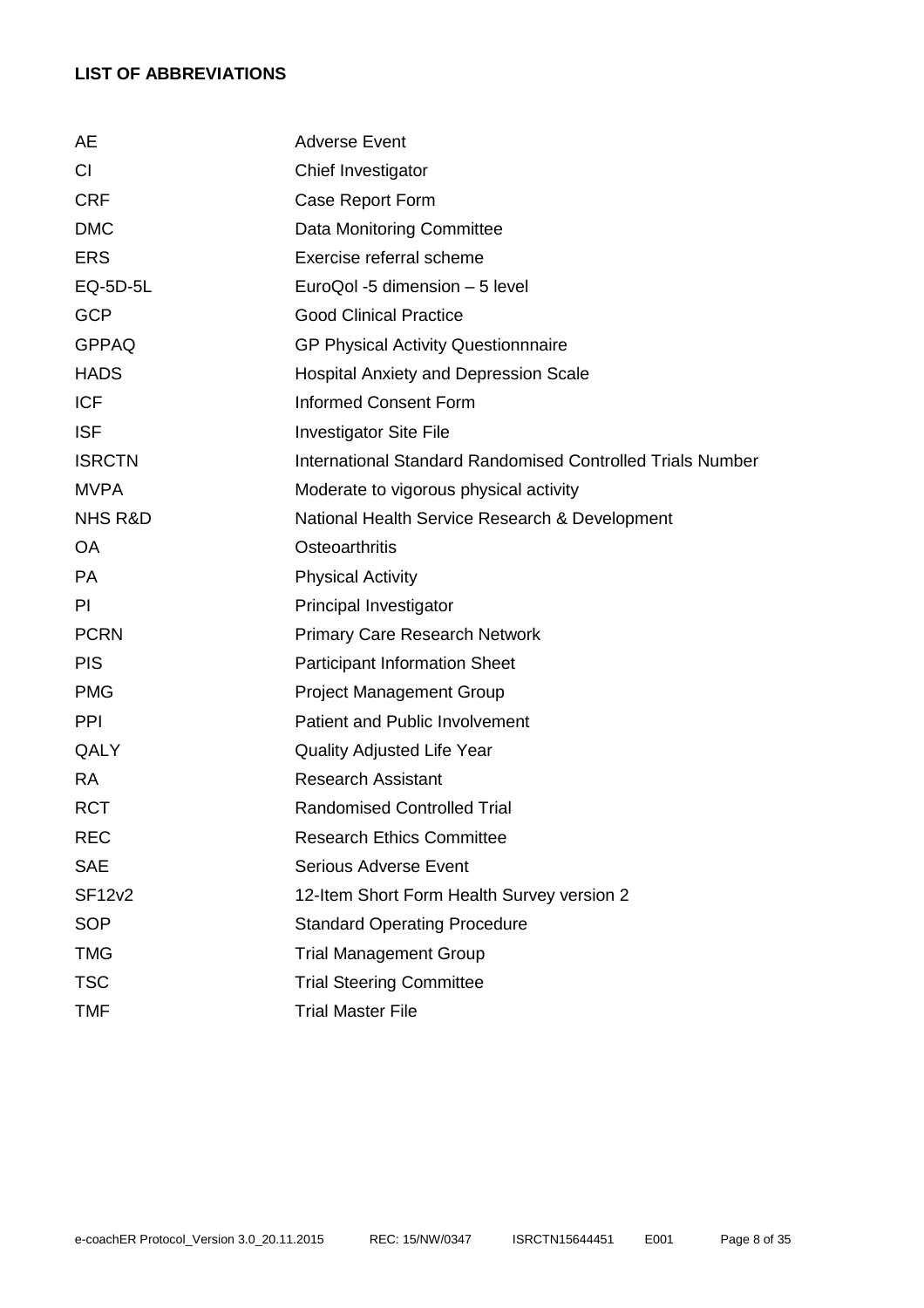#### <span id="page-9-0"></span>**PARTICIPANT PATHWAY**

# **KEY**

White boxes: activity at all sites

Orange boxes: activity at South West and Birmingham sites

Green boxes: activity at Glasgow site.

- ERS: exercise referral scheme.
- EA: Exercise advisor
- RA: Research Assistant
- PenCTU: Peninsula Clinical Trials Unit.

Referral to the ERS may occur at different points, and this is indicated by parentheses.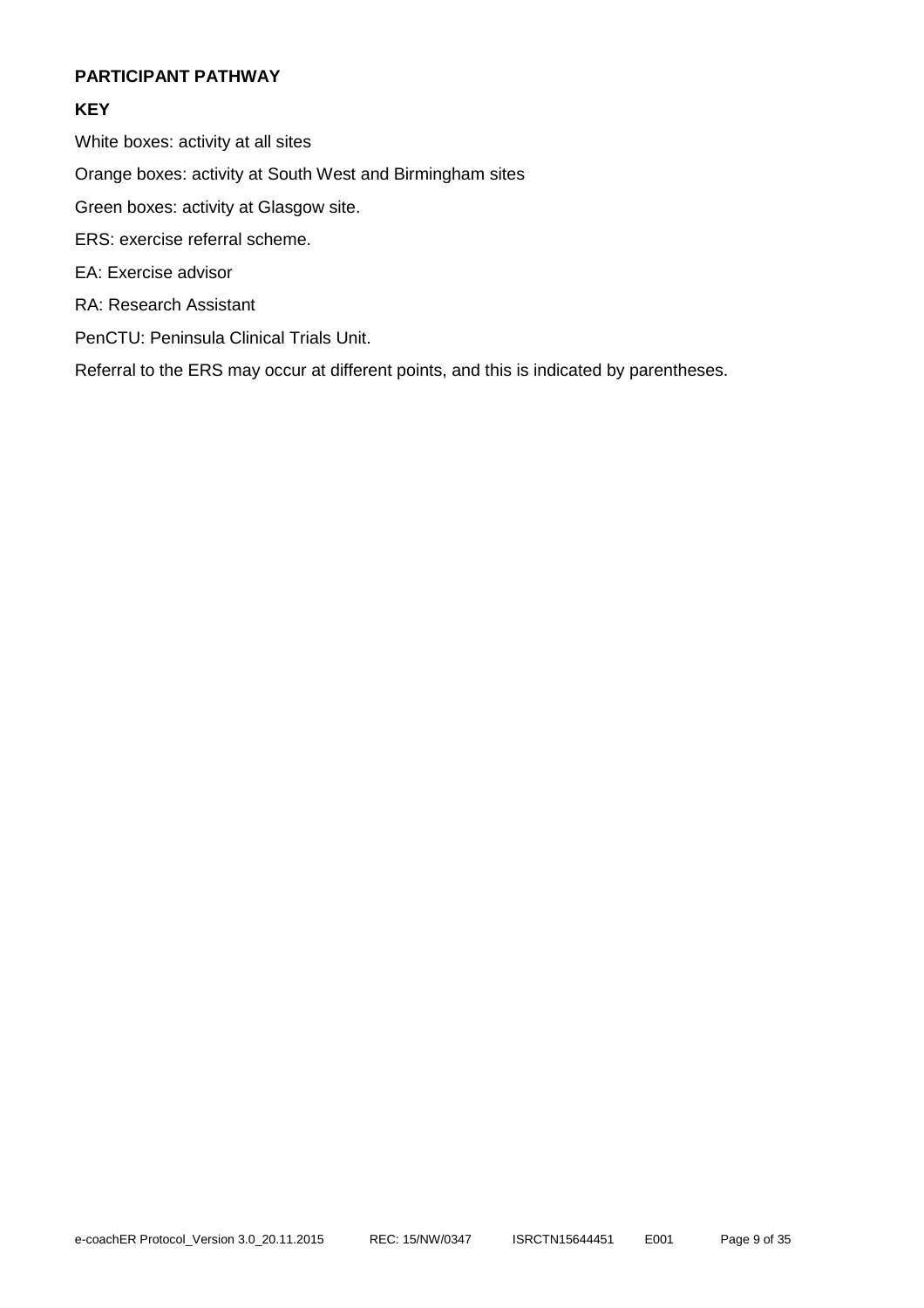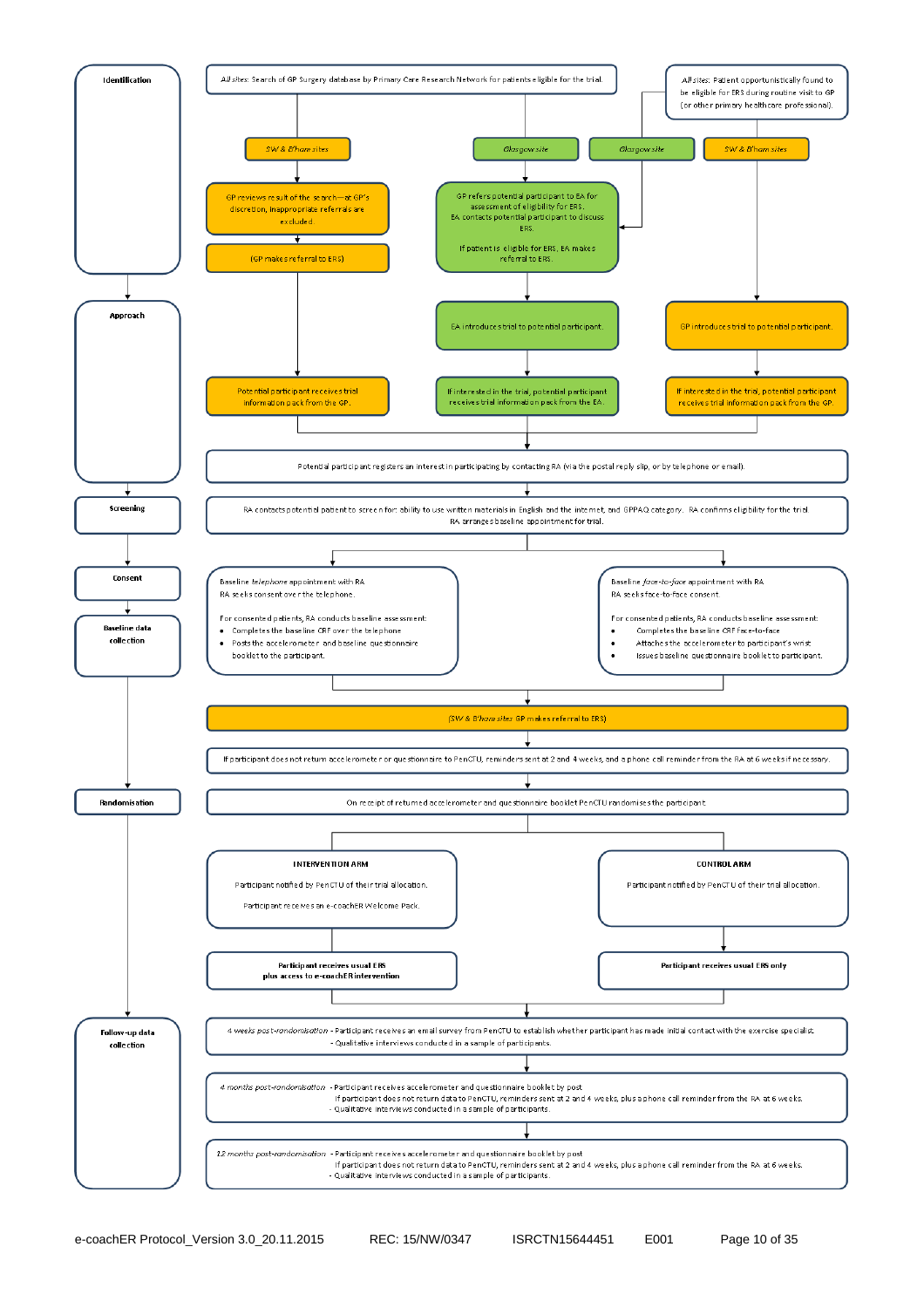#### **STUDY FLOW CHART**

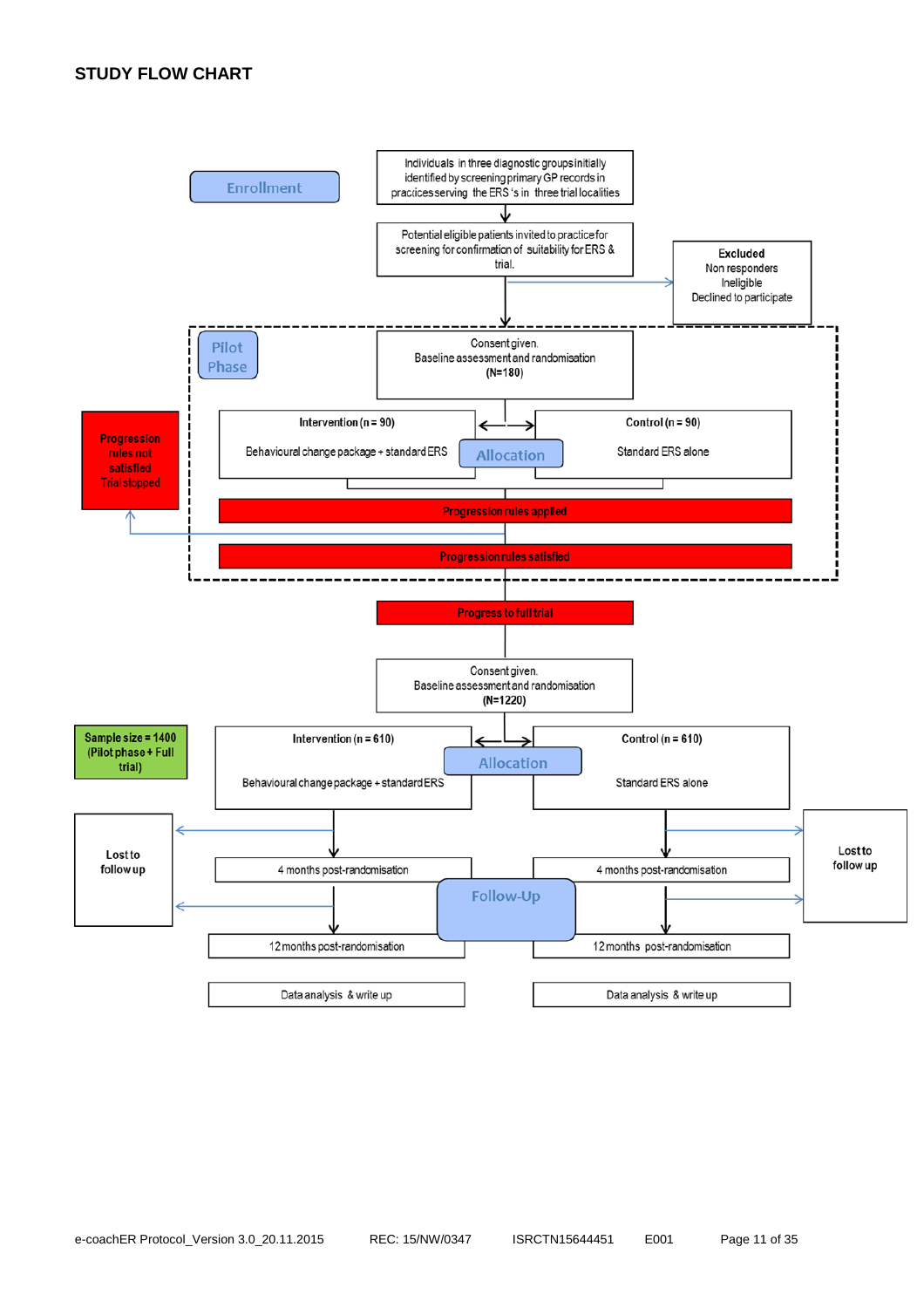#### **STUDY PROTOCOL**

A multi-centre, randomised, controlled trial of an augmented exercise referral scheme using webbased behavioural support in individuals with metabolic, musculo-skeletal and mental health conditions.

#### **KEY WORDS**

Randomised controlled trial; exercise referral scheme, web-based behavioural support.

# <span id="page-12-0"></span>**1 BACKGROUND & RATIONALE**

Metabolic, musculo-skeletal and mental health conditions place a major and increasing burden on health care resources, workplace sickness and absenteeism, as well as on individuals. Health problems associated with being overweight or obese, for example, cost the NHS more than £5 billion every year. There may be an increase from 2.6 million to > 4 million people with diabetes in the UK by 2025 as a result of more routine health checks. Hypertension and diabetes significantly contribute to premature mortality and morbidity related to cardiovascular disease, stroke and other serious illness.

Over one million adults each year consult their general practitioner with osteoarthritis and related conditions and this is expected to rise with increasing obesity. Depression is one of the most common reasons for consulting a general practitioner within the UK, and the associated economic burden is considerable and expected to worsen. Low mood and depression are common co-morbidities with metabolic and musculo-skeletal conditions.

#### The role of exercise

Across the UK the associated costs of inactivity are estimated at £1billion - £1.8billion (DH, 2011). Evidence-based guidelines (e.g. DH, 2011) recommend both aerobic and resistance exercise training for improving health markers and quality of life among those with common chronic metabolic conditions (i.e. obesity – NICE, 2010; hypertension – NICE, 2011; type 2 diabetes - NICE, 2008a) and musculo-skeletal conditions (e.g. osteoarthritis– NICE, 2008b), and mostly aerobic exercise for preventing and reducing depression (NICE, 2009). Significant health benefits and reduced health care costs could be gained with even a 10% increase in the proportion of the population, especially those with medical conditions, achieving the public health guidelines of at least 150 minutes of moderate to vigorous physical activity (MVPA) per week (DH, 2011).

#### The challenge of increasing physical activity

Patients with obesity, hypertension, type 2 diabetes, osteoarthritis and depression are less physically active than the general population (DH, 2011), and need greater support to overcome real and perceived barriers to increase physical activity (PA). Increases in PA amongst the least active have the potential to provide the largest impact on health but any benefits dissipate without maintained exercise (Dunstan, 2005). Since lower adherence, and lower exercise training volume and intensity, reduces health benefits, the challenge is to find appropriate ways to support sustained increases in aerobic and resistance exercise for those with or at risk of a medical condition.

A variety of initiatives have been explored to promote PA within primary care, including referring patients to 'exercise on prescription', i.e. exercise referral scheme (ERS). In the UK, ERS has been one of the most widespread approaches to promoting PA, with an estimated 600 schemes (involving up to 100,000 patients per year) linked to over 90% of primary care organisations (BHF, 2010).

#### Effectiveness of ERS

Evidence from a meta-analysis of robust trials on the effectiveness and cost-effectiveness of ERS (Pavey et al, 2011a) indicates a small increase in the proportion of participants who achieved 90-150 minutes of PA of at least moderate intensity per week, compared to control at 6-twelve month follow-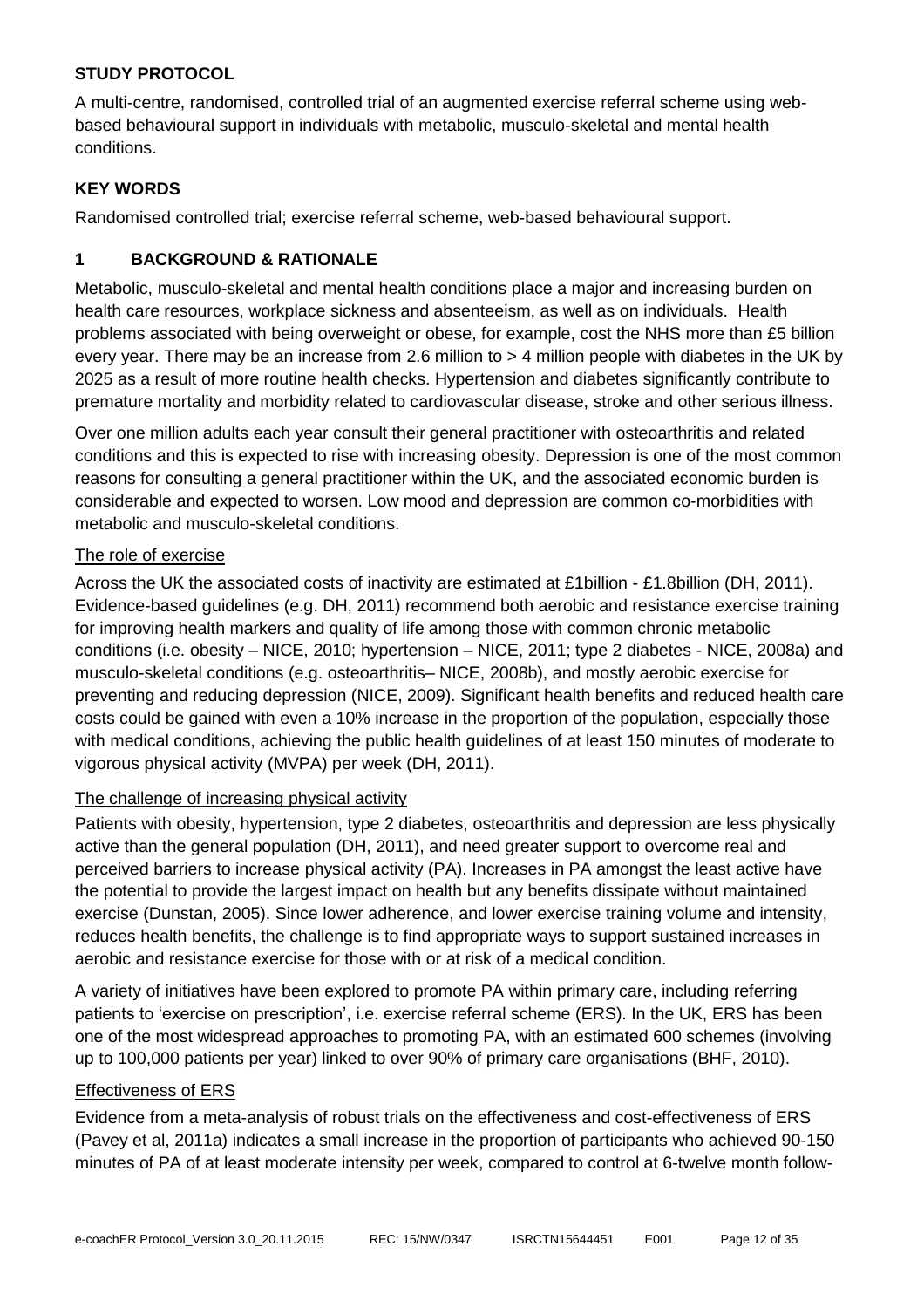up among at risk individuals. But uncertainty remains in the effects for patients with specific medical conditions since no study assessed long-term PA objectively.

#### *Factors influencing effectiveness*

In a systematic review (Pavey et al, 2012) pooled ERS uptake (attendance at the first exercise referral session) ranged from 66% in observational studies to 81% in randomised controlled trials, and adherence from 49% in observational studies to 43% in randomised controlled trials.

Predictors of uptake and adherence have rarely been explored but Pavey and colleagues (2012) reported that whilst women were more likely to begin an ERS, they were less likely to adhere to it than men, and also older people were more likely to begin and adhere to an ERS. ERS may help patients become familiar with concepts such as exercise type, intensity, frequency and duration of exercise, matched to their medical condition, and target key processes of behaviour change. However, the following features of an ERS may reduce uptake and adherence (BHF, 2010): inconvenience, cost, limited sustainable PA support (e.g. for 10 weeks), and low appeal for structured exercise and/or the medical model, i.e. 'exercise on prescription', which does little to provide autonomous support nor empower patients to develop self-determined behaviour to manage chronic medical conditions (Rouse et al, 2011).

# Development of the trial intervention (e-coachER)

The LifeGuide platform has been extensively used to develop and evaluate acceptability and impact of behaviour change and self-management interventions with a variety of clinical groups, including in primary care (Lloyd et al, 2013; Williams, 2013; Yardley, 2010; 2011). It provides a researcher-led tool to develop interventions drawn from theory and evidence of effective techniques (Greaves 2011; Michie et al, 2009).

The proposed research therefore seeks to examine if web-based support using the LifeGuide platform (www.lifeguideonline.org/), to be referred to in this study as e-coachER, can be coherently combined with usual ERS to provide an effective and cost-effective approach to producing a sustained increase in PA. Both technologies involve relatively low cost (Anokye et al, 2011; Benaissa, 2012), and the proposed intervention has the potential to be rolled out across the UK. The UK prevalence of patients with obesity, hypertension, type 2 diabetes, OA and risk of depression is high and patients with these conditions are routinely referred to ERS (BHF, 2010). Should the approach prove to be effective there is considerable potential for patients with other chronic medical conditions (e.g. low back pain, heart disease), to be referred for exercise in more specialist services with e-coachER support.

A review of web-based public health interventions concluded that adding some human contact results in better long-term outcomes in mood (Newman et al, 2011). LifeGuide-based interventions combined with some human support have provided effective support for patients to self-manage various health behaviours over an extended period, including weight management, and will be used for the first time in this trial to support patients concurrently attending an ERS.

E-coachER was developed between July 2014 and January 2015, predominantly by researchers at the University of Southampton and Plymouth, and with input from PPI for beta testing and pre-piloting the intervention. A Welcome Pack is initially given to participants in the intervention arm, to include a User Guide, pedometer and fridge magnet with recording strips for monitoring daily physical activity steps and minutes of moderate intensity physical activity. Contact details are provided for support from a facilitator to assist with IT issues if required.

Once users have registered and logged on, e-coachER comprises seven short 'steps to health' which aim to increase uptake of the ERS support and the cognitive and behavioural skills to remain physically active. It is interactive in allowing users to record the amount of physical activity achieved, set and review weekly goals, and receive feedback. Throughout, there are short stories about how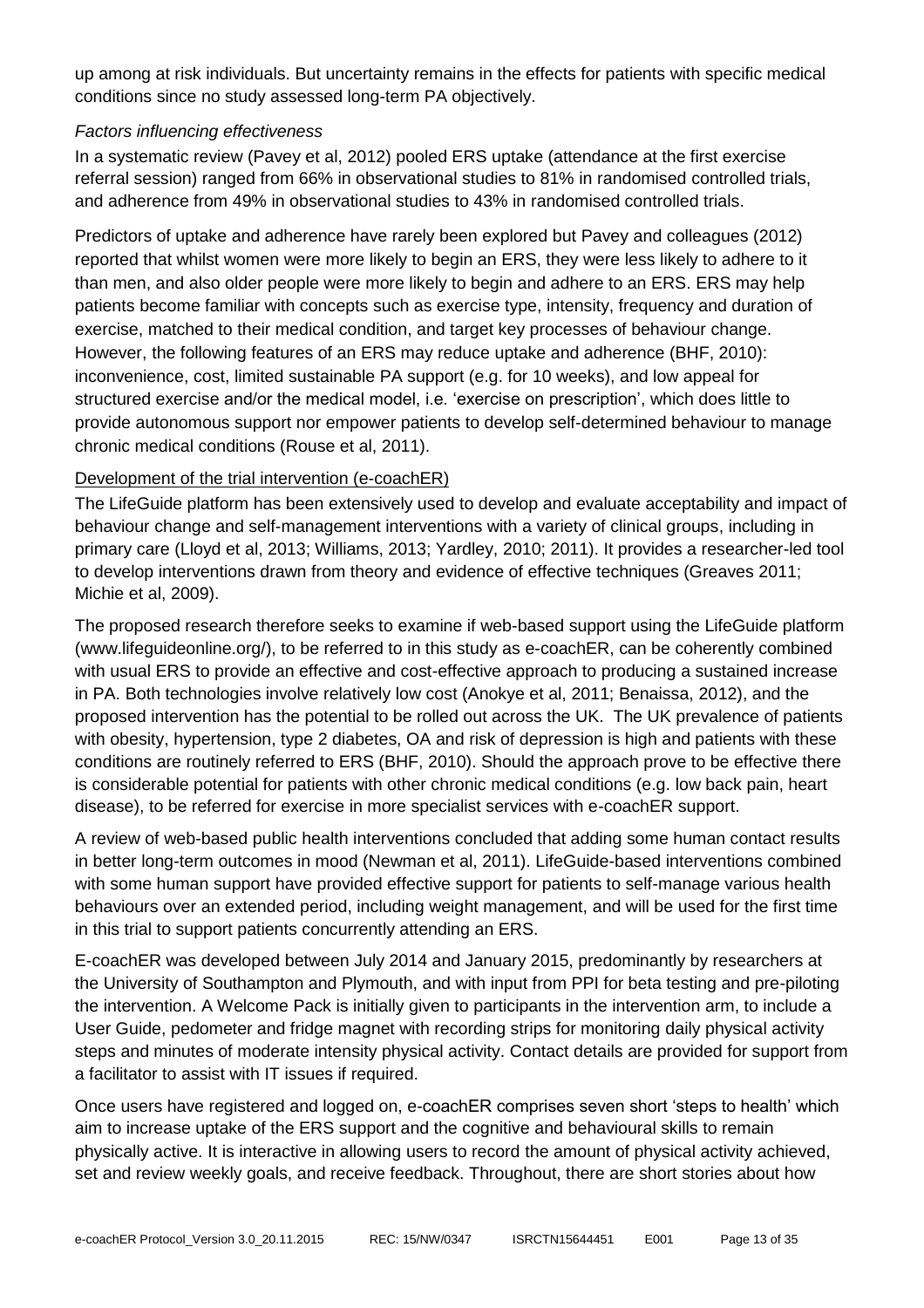others have used the support and overcome barriers. There are also links to carefully vetted websites (e.g. NHS, charities) on exercise and health, other local physical activity opportunities, and ways to use tracking software to monitor a range of health outcomes and behaviours.

# Summary

For patients with chronic medical conditions, additional support from an exercise practitioner may be necessary to help them overcome initial and on-going barriers to maintaining a more physically active lifestyle, but it is unclear if current ERS schemes alone can provide this support. Traditional ERS may also create barriers for some patients but have the potential to provide valuable personal support and the opportunity to overcome barriers. We hypothesise that the additional support provided by ecoachER will improve the level of access to initial ERS support, improve the level of motivational support, and improve adherence to the ERS over a longer period of time than usual ERS, and thereby result in improved levels of sustained PA.

# <span id="page-14-0"></span>**2 OBJECTIVES AND OUTCOME MEASURES**

The overarching research question is whether, for individuals with obesity, hypertension, type 2 diabetes, osteoarthritis or history of depression, the addition of web-based support (e-coachER) to a usual ERS (intervention) can increase the proportion of people achieving 150 minutes of MVPA physical activity at twelve months, compared with exercise referral scheme alone (control), and whether such an intervention is cost-effective?

# **2.1 Objectives**

The objectives are as follows:

- To determine whether in the intervention participants compared to the controls, there is an increase in the in the proportion of participants who:
	- o Take up the opportunity to attend an initial consultation with an exercise practitioner
	- $\circ$  Maintain objectively assessed physical activity at four and twelve months post-randomisation
	- $\circ$  Maintain self-reported physical activity at four and twelve months post-randomisation
	- o Have improved health-related quality of life at four and twelve months post-randomisation
- To quantify the additional costs of delivering the intervention and determine the differences in health utilisation and costs between the intervention and control arms at twelve months postrandomisation.
- To assess the cost-effectiveness of the intervention compared with control at twelve months post randomisation (incremental cost per QALY) and over the lifetime perspective (incremental cost per QALY) using a previously developed decision model to estimate future costs and benefits.
- To quantitatively and qualitatively explore whether the impact of the intervention is moderated by medical condition, age, gender and socioeconomic status, or ERS characteristics, IT literacy.
- To quantitatively and qualitatively explore the mechanisms through which the intervention may impact on the outcomes, through rigorous process evaluation and mediation analyses.

All primary and secondary outcomes will be collected on both intervention and control arm participants unless otherwise indicated below.

# **2.2 Primary outcome**

The primary outcome is the achievement of at least 150 minutes of MVPA, measured objectively by accelerometer, over one week at twelve months post-randomisation.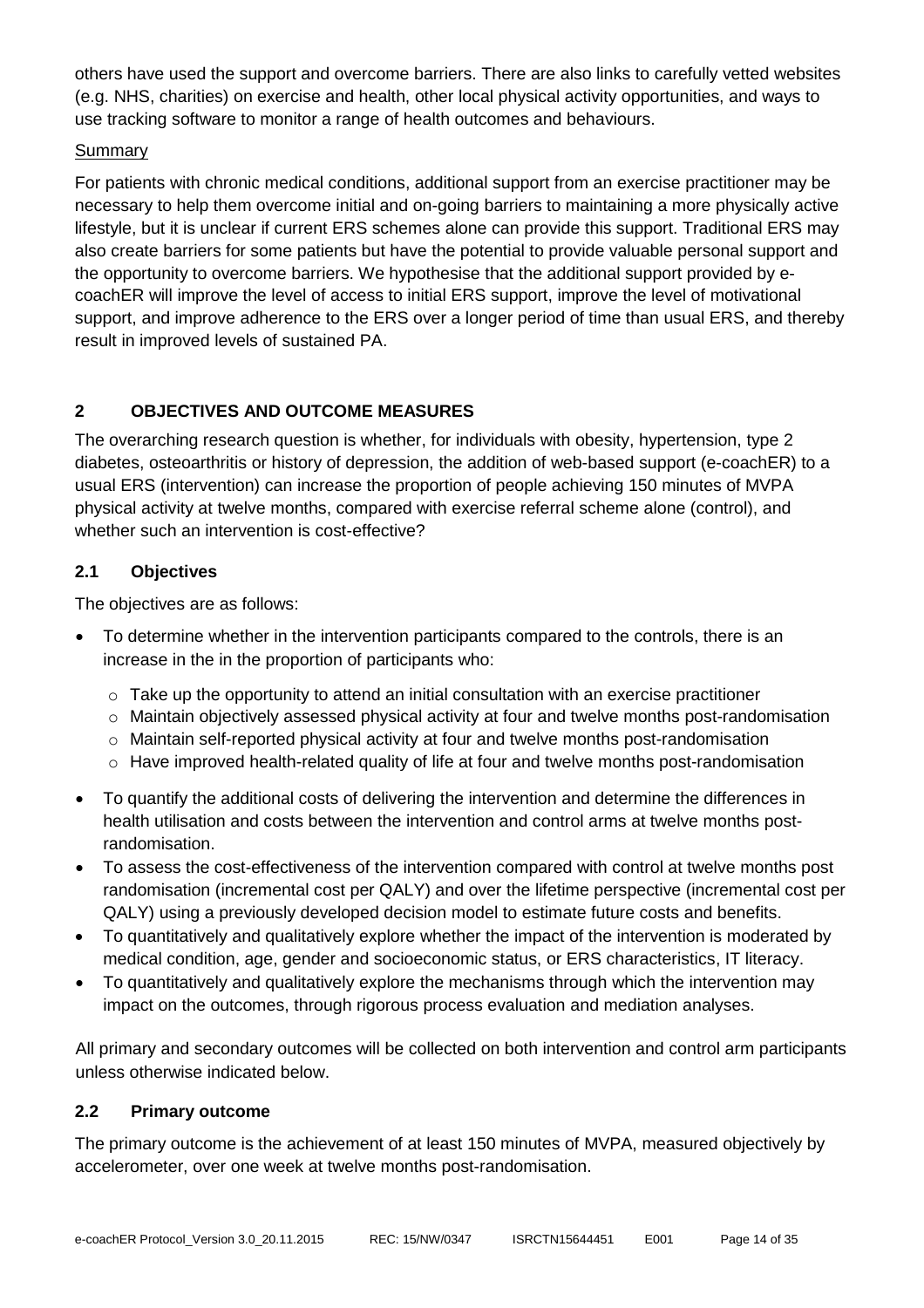# **2.3 Secondary outcomes**

Secondary outcomes are:

- Achievement of at least 150 minutes of MVPA, measured objectively by accelerometer, over one week at four months post-randomisation.
- Self-reported achievement of at least 150 minutes of MVPA over one week using the Seven Day Physical Activity Recall Questionnaire at four and twelve months post randomisation.
- Self-reported health-related quality of life, assessed by the EQ-5D-5L and SF12v2 at four and twelve months post randomisation.
- Self-reported symptoms of anxiety and depression, assessed by the Hospital Anxiety and Depression Scale (HADS) at four and twelve months post randomisation.
- Average daily hours/minutes of sleep and sedentary behaviour (objectively measured by accelerometer) over one week at four and twelve months post randomisation.
- Uptake of the ERS by participant self-report at approximately four weeks and four months post randomisation.
- Adherence to the ERS, using a composite measure to describe the proportion in each arm of the trial that achieved the primary outcome at four months and were still doing so at twelve months.
- Process measures, to be described and included in mediation analysis including 1-4 self-reported survey items for each of the following: self-efficacy/confidence to be physically active; importance of being physically active; relatedness (perceived frequency and availability of support); perceived autonomy/control over physically active choices; involvement in self-monitoring and planning PA.
- In the intervention group, measures of engagement with e-coachER, and its content, and use of self-monitoring and goal-setting functions, captured by the software platform (LifeGuide).
- Qualitative interviews with participants in the intervention arm, focusing on their experiences with ERS and the intervention. Also, interviews with eligible participants who decline to enter the study to assess acceptability of trial methods.

# *2.3.1 Economic outcomes*

The costs associated with the following will be determined:

- Development of the intervention to include the 'Welcome Pack', with a view to costing the (potential) roll-out of the intervention to a wider population.
- Self-reported monetary costs of health service use, use of the ERS and use of the web-based support package, at four and twelve months.
- Costs of support (including training) provided by the e-coachER facilitator (RA) and LifeGuide technician.
- Health and personal social care use (self-reported at four and twelve months).
- Personal costs for participation in PA (including use of ERS) at four and twelve months.

The main outcome of the economic analysis will be the incremental cost per Quality-Adjusted Life-Year (QALY) at twelve months, based on EQ-5D-5L.

# **3 TRIAL DESIGN**

The design is a multicentre, parallel group, randomised controlled trial. Patients will be individually randomised to receive usual ERS alone (control) or usual ERS plus access to a web-based support package (e-coachER), and motivational and technical support (intervention). The trial will have parallel economic and process evaluations and will be undertaken in three phases.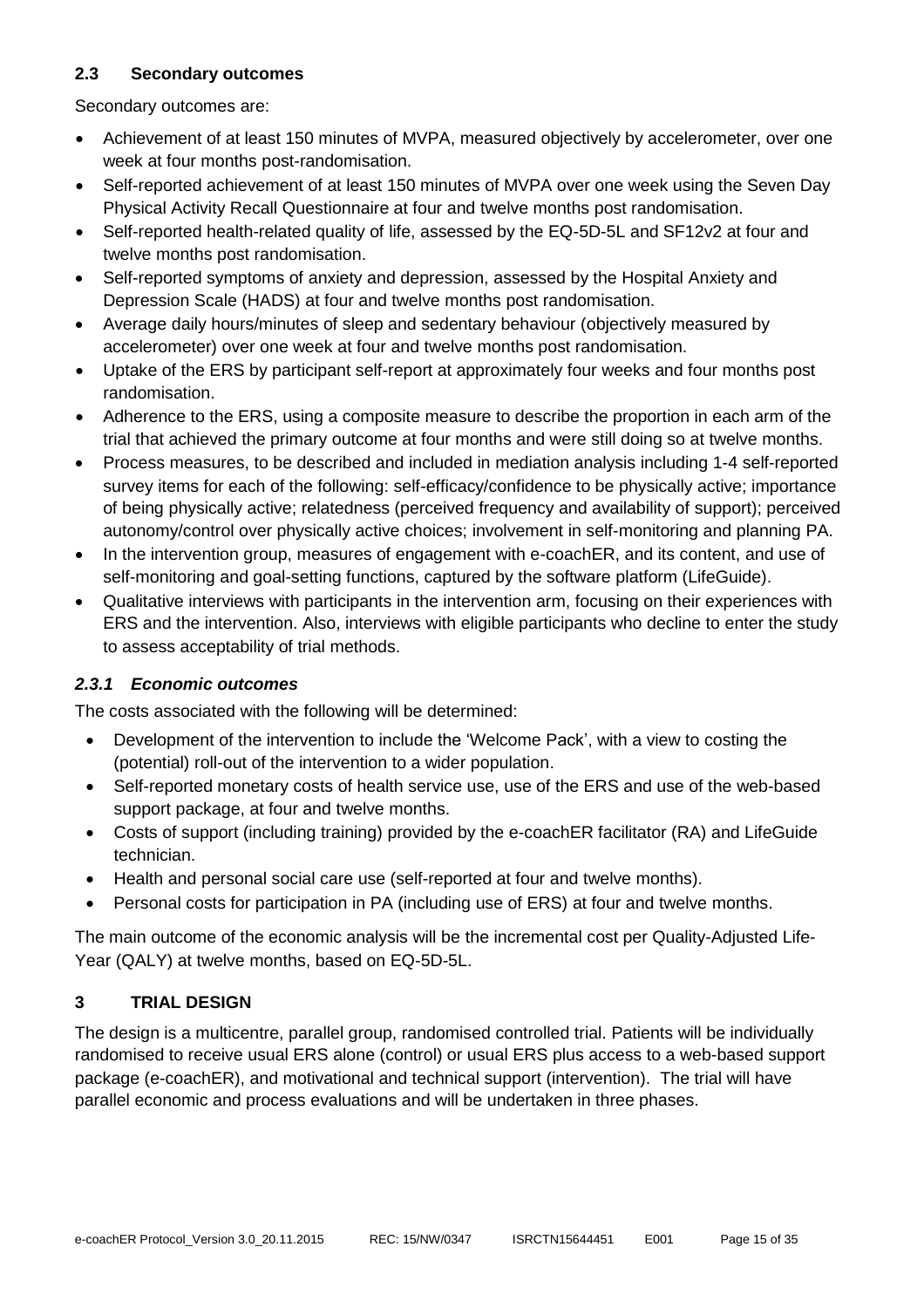#### Phase 1 (set-up)

In the set-up phase the research team, and ERS associates will adapt and test e-coachER. The Welcome Pack and platform will be tested with ERS patients and final adaptations made in response to users' feedback.

#### Phase 2 (internal pilot)

180 patients will be recruited to the internal pilot to provide sufficient information to justify progression to a full trial.

#### Phase 3 (main trial)

A further 1220 patients will be recruited to the main trial to determine the effectiveness and costeffectiveness of the addition of the intervention to ERS, relative to usual ERS alone.

#### <span id="page-16-0"></span>**4 STUDY SETTING**

The study is a multicentre study with three participating sites – South West (Devon and Cornwall), Birmingham, and Glasgow, where exercise referral schemes currently exist. All participants will be referred by a GP or health professional working in primary care to a local exercise referral scheme in the community. Those participants randomised to receive the intervention will be given access to the e-coachER support package.

#### <span id="page-16-1"></span>**5 ELIGIBILITY CRITERIA**

#### **5.1 Inclusion criteria**

Patients must satisfy the following criteria to be enrolled on the study:

- Aged 16-74 years
- Have one or more of the following:
	- o Obesity (BMI30-40)
	- o Diagnosis of hypertension
	- o Type 2 diabetes
	- o Prediabetes ('borderline diabetes')
	- o Lower limb osteoarthritis
	- o Recent history of treatment for depression (i.e. last two years) but may not be currently receiving treatment
- Categorised as 'Moderately Inactive' or 'Inactive' according to the physical activity index calculated from the GP Physical Activity Questionnaire.
- Be contactable by e-mail and have at least some experience of using the internet.

# **5.2 Exclusion criteria**

Patients who meet any of the following criteria will be excluded from study participation:

- Unstable, severe and enduring mental health problem that may limit involvement in the trial.
- Being treated for an alcohol problem or drug addiction that may limit involvement in the trial.
- Inability to use written materials in English, unless they have access to a readily available designated friend or family member to translate.
- Does not meet the inclusion criteia for a referral to the ERS, e.g. has a medical condition that is contra-indicated for the ERS.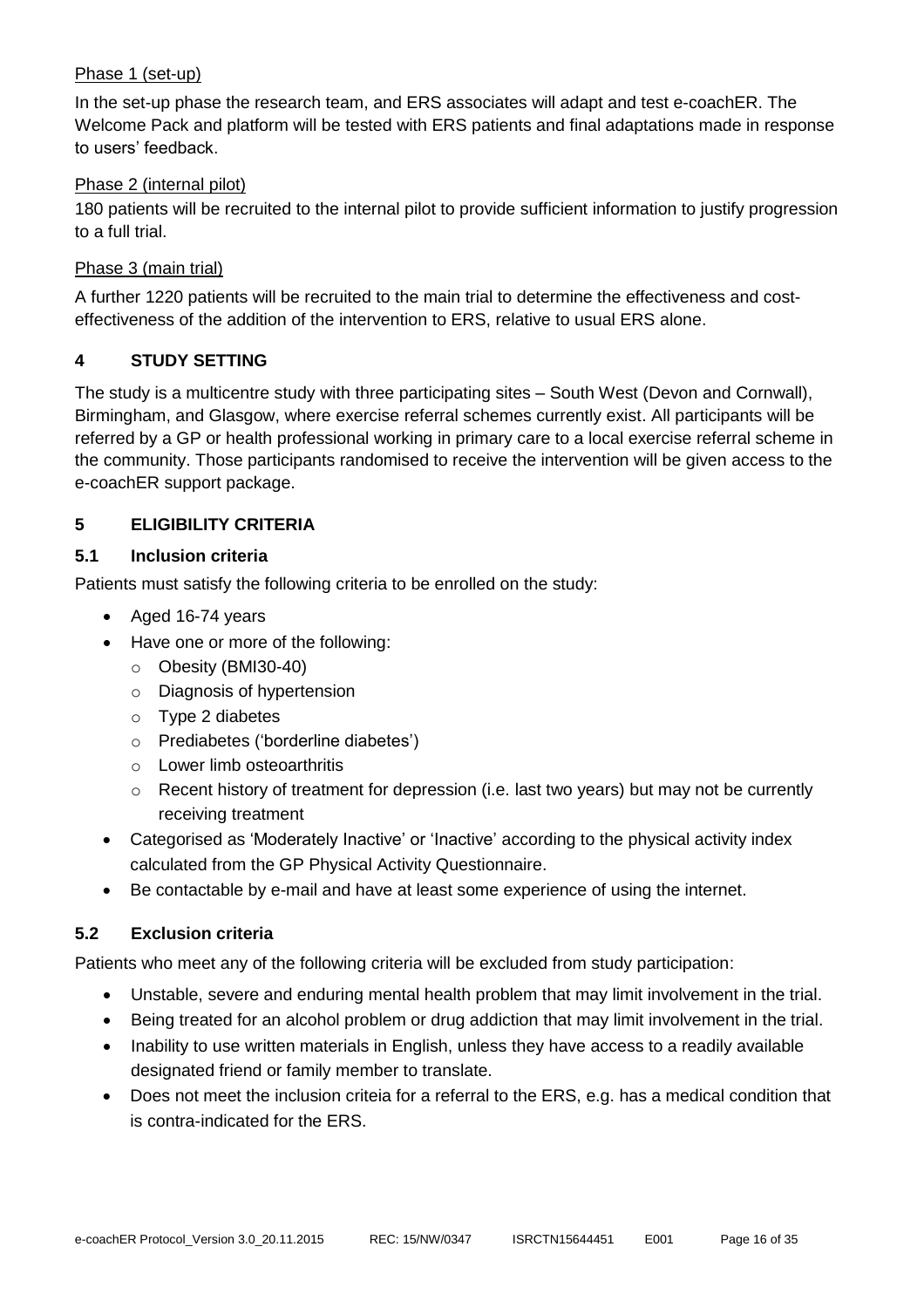# <span id="page-17-0"></span>**6 RECRUITMENT**

Eligible participants will be patients with the chronic conditions of diabetes, prediabetes, obesity, hypertension, osteoarthritis or a history of depression who are suitable for referral to a local exercise referral scheme from a health professional working in primary care.

# **6.1 Patient identification and approach**

Patients will be recruited in more than one way since the usual care pathway varies between sites and participating GP practices (Figure 1). At participating GP practices, patients being actively referred to an ERS or opportunistically found to be eligible for an ERS (e.g. during a routine NHS health check or visit to a surgery) may be identified by the GP/ practice research nurse / PCRN research associate / other health professional as being potentially eligible for the study. In addition, the GP database will be searched by practice staff or PCRN research associate, for patients who are potentially eligible for an ERS, and such patients invited for an appointment with the GP / practice research nurse / PCRN research associate/ Research Assistant to establish eligibility for ERS. Referral to the ERS will be made by a member of the primary care team.

At some sites, potential participants will also be identified by exercise advisors from patients referred by the GP for assessment of suitability for the ERS.

# **6.2 Approach/invitation to participate**

Depending on the identification route and local care pathway, a member of the GP practice team or the exercise advisor will provide potential participants with a trial Information Pack (by post or by hand). Alternatively, potential participants may be given a summary study information sheet containing contact details for the local RA who will send an Information Pack directly to the patient once contact has been made by the patient.

The Information Pack comprises an outer envelope displaying brief information about the trial containing an invitation letter, Participant Information Sheet and reply slip. Patients will be asked to indicate on the reply slip if they are interested in participating in the trial, and to return the reply slip to the local RA in the Freepost envelope provided. Patients may also contact the relevant site research team via a dedicated answer phone at each site or by e-mail.

In addition, interested patients will be asked by the exercise advisor if they are willing for their contact details to be passed on by the ERS service to the local RA, and if so, the local RA will make contact with the patient as described in Section 6.3.

# **6.3 Screening and consent**

On receipt of a completed reply slip (or equivalent expression of interest), a member of the local research team will contact the potential participant to outline the study, answer any queries and establish eligibility for the trial.

If the patient is interested in taking part in the trial and appears eligible, the research team member will offer to arrange a face-to face meeting with the patient to complete the consent process, provide the wrist-worn GENEActiv accelerometer and baseline questionnaire. Alternatively, the consent process can be completed during this same telephone call and the researcher can post the accelerometer and baseline questionnaire to the patient.

# *6.3.1 Face to face consent process*

The face-to-face screening/consent appointment will usually take place at the location of a primary healthcare provider (which will usually be the GP practice), or at the location of the ERS provider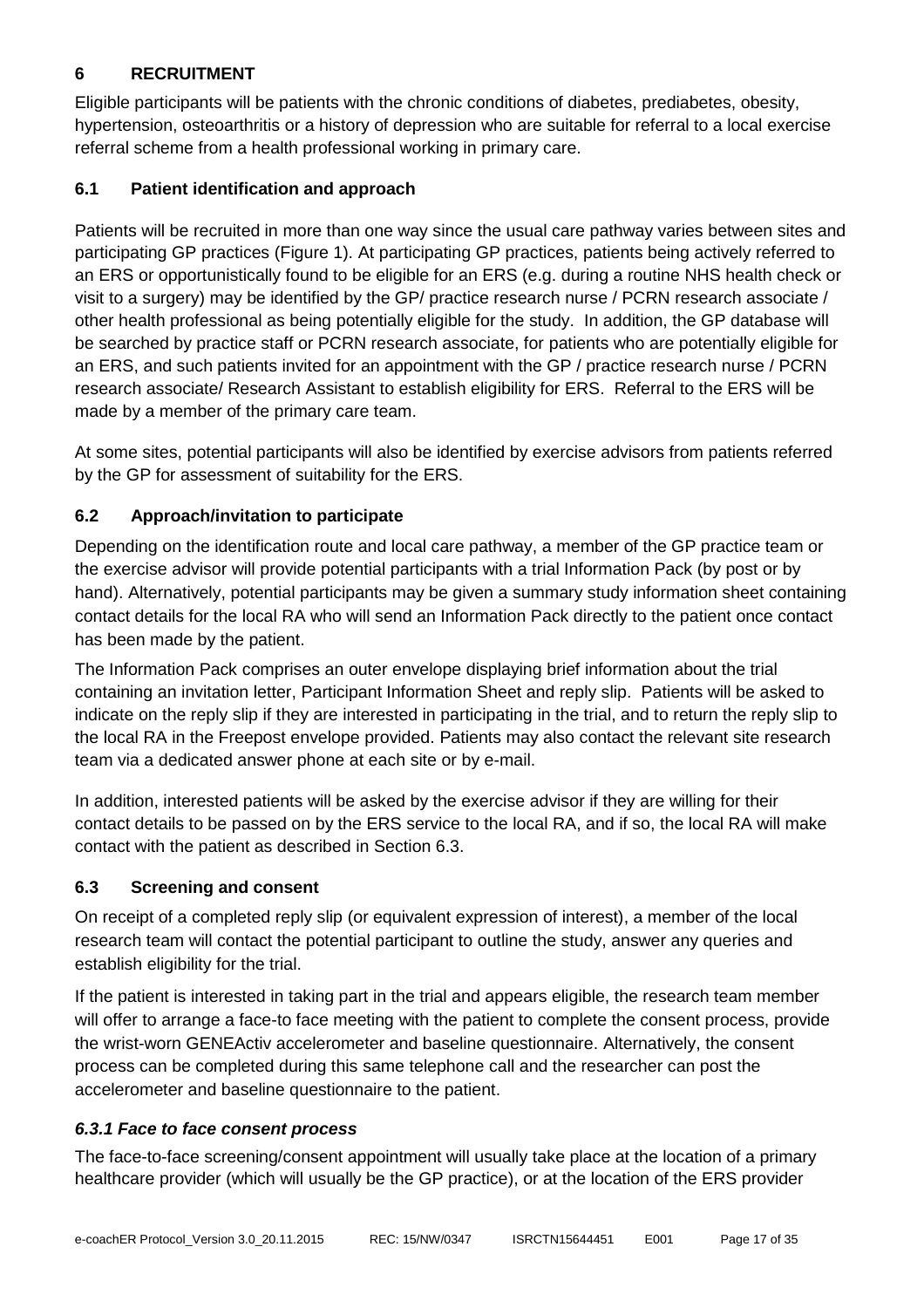(which is usually a leisure centre). Other locations may also be used to maximise convenience for participants and availability of quiet and secure office space, such as in pharmacies, and academic centres and at peoples' homes.

At this session, the research team member will describe the study, answer any questions the patient may have and check final eligibility for the ERS and trial, including the General Practice Physical Activity Questionnaire (GPPAQ). Patients who are willing and eligible to take part will be asked to complete, sign and date the study consent form, which will also be signed and dated by the person obtaining consent. A copy of the signed consent form will be given to the participant and the original signed form will be retained in the Investigator Site File.

#### *6.3.2 Telephone consent process*

If the patient is unable or unwilling to meet with the researcher in person, consent can be obtained via the telephone. Patients will be provided with the same information as in the face to face process (above) and given the opportunity to have any questions answered. Inclusion/exclusion criteria, including the GPPAQ, will be checked. If patients are willing and eligible to take part, the researcher will read out the separate elements of the consent form and get the patient's verbal assent for each one. The researcher should initial each box on the consent form to indicate that each clause has been read to and agreed by the patient. The researcher should sign and date the consent form. A copy of the researcher-only signed consent form will be sent to the participant and the original researcher-only signed form will be retained in the Investigator Site File. Given the nature of the study, there is no requirement for participants to sign the consent form themselves in the case of telephone consent.

# **6.4 Planned recruitment rate**

The recruitment target for the three month internal pilot\* is 180 participants and for the main trial will be 1,220 participants, yielding a total of 1,400 participants in the full trial. The recruitment rate for the internal pilot is less than the main trial to account for a potential lag in recruitment at the outset as research teams at sites establish trial processes

\* pilot phase extended to encompass 3 months' recruitment activity at eat least two sites (protocol substantial amendment number 02 dated 20.11.2015).

The following strategies to maximise recruitment will be used as necessary:

- Encourage practices to maintain or increase routine identification and referral of patients into local ERS's.
- Engage with GP practices and/or exercise advisors to identify eligible patients.
- Raise patient awareness of the study at GP practices (e.g. presentations, posters, website) to foster opportunistic interest.
- Site PI's and RAs to work closely with the local Research Network, to identify practices for recruitment in a timely manner.
- Utilise the site research assistant (RA) to maintain a proactive approach to recruitment and monitor ERS waiting times (referral throughput) to ensure the recruitment rate approximately matches the ERS capacity.

# *6.4.1 Addressing trial and intervention 'reach'*

There is a risk of recruiting a higher proportion of patients who tend to be more physically active (and hence with less to gain from the intervention), and only those familiar with web-based and mobile technologies. In order to recruit less active patients and those with only limited familiarity with internet and mobile technologies the following approaches have been and will continue to be used: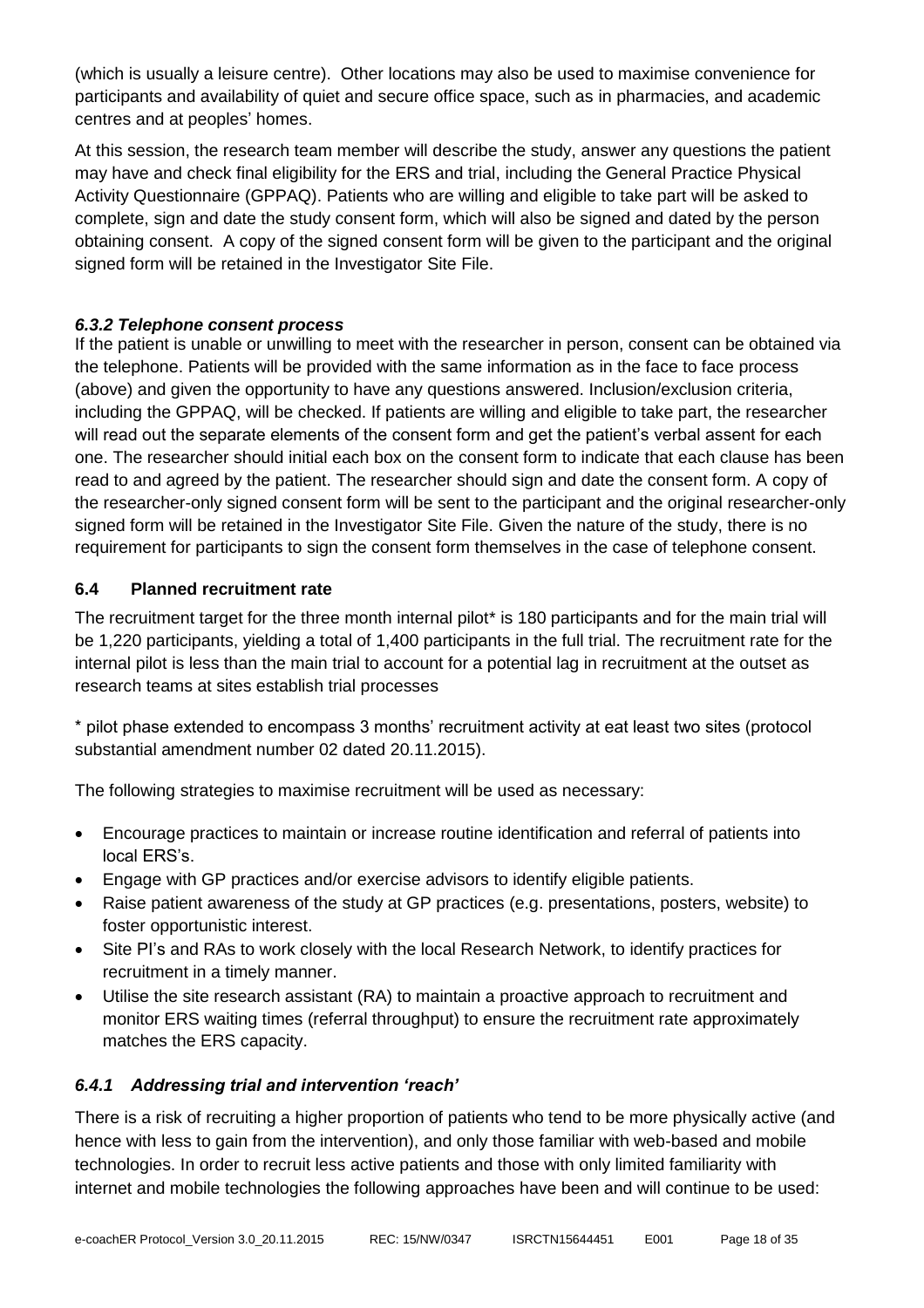- Conduct focus groups and individual interviews with patients and practitioners with relevant experience to determine how best to describe the study and intervention in recruitment and intervention (e.g. Welcome Pack) materials.
- Work with local authority and third sector organisations to identify local opportunities to ensure that appropriate IT support can be described in trial materials and provided to participants receiving e-coachER.
- Identify specific roles for the e-coachER RA to support patients' use of the technology.
- <span id="page-19-0"></span> Continue to monitor local and academic reports on optimising the use of e-coachER for those with low IT use (e.g. older people, disadvantaged populations).

# **7 BASELINE DATA COLLECTION**

Baseline data collection includes demographic data, a simple IT literacy question the baseline questionnaire booklet and baseline accelerometry data. Demographic data will be collected by direct questioning at the time of consent and recorded in the case report form (CRF).

Participants attending a face to face screening/consent visit will complete the baseline questionnaire booklet at this visit, following consent. Each participant will also be provided with a GENEActiv accelerometer. The researcher conducting the face-to-face screening appointment will attach the accelerometer to the participant's non-dominant wrist. The participant will be asked to wear the accelerometer for the next seven days and to return it to the Peninsula CTU after that time, in the prepaid envelope supplied. The researcher will send the complete baseline questionnaire booklet to the CTU.

For participants consenting to the study by telephone, the local researcher will post a copy of the researcher-signed consent form, baseline questionnaire booklet, accelerometer, instructions for use and a pre-paid return envelope to the participant following verbal consent. The completed questionnaire booklet and used accelerometer will be returned directly to the CTU by the participant.

The CTU will send a standard letter to participants three days after the accelerometer has been administered by post, as a prompt to the participant to begin wearing the accelerometer, if not already doing so.

The CTU will send up to two reminder letters (at 2 and 4 weeks) and/or make two telephone calls) to participants to prompt the return of both accelerometers and baseline questionnaire booklets. If the participant has not returned the accelerometer after 6 weeks the local Research Assistant will remind the participant via the telephone. Participants who return the accelerometer to the CTU will receive a high street/online store voucher of £20 as a 'thank you' payment.

# <span id="page-19-1"></span>**8 RANDOMISATION**

Following receipt of the baseline survey and accelerometer, randomisation will be carried out by the PenCTU. Randomisation will be conducted by means of a secure, password protected web-based system created and managed by the CTU in conjunction with the trial statistician. Participants will be randomised to usual ERS or usual ERS plus access to e-coachER in a 1:1 ratio, stratified by site (1=SW; 2=Birmingham; 3=Glasgow) with minimisation by patient's perception of main medical referral reason (1=control diabetes; 2=weight loss; 3=lower blood pressure; 4=manage lower limb osteoarthritis symptoms; 5=manage mood/depression), IT literacy level (1=lower confidence; 2=higher confidence). To maintain concealment, the minimisation algorithm will retain a stochastic element.

CTU will inform the participant of the treatment allocation by standard letter. Participants allocated to the intervention arm will also be sent an e-coachER Welcome Pack (see section 7).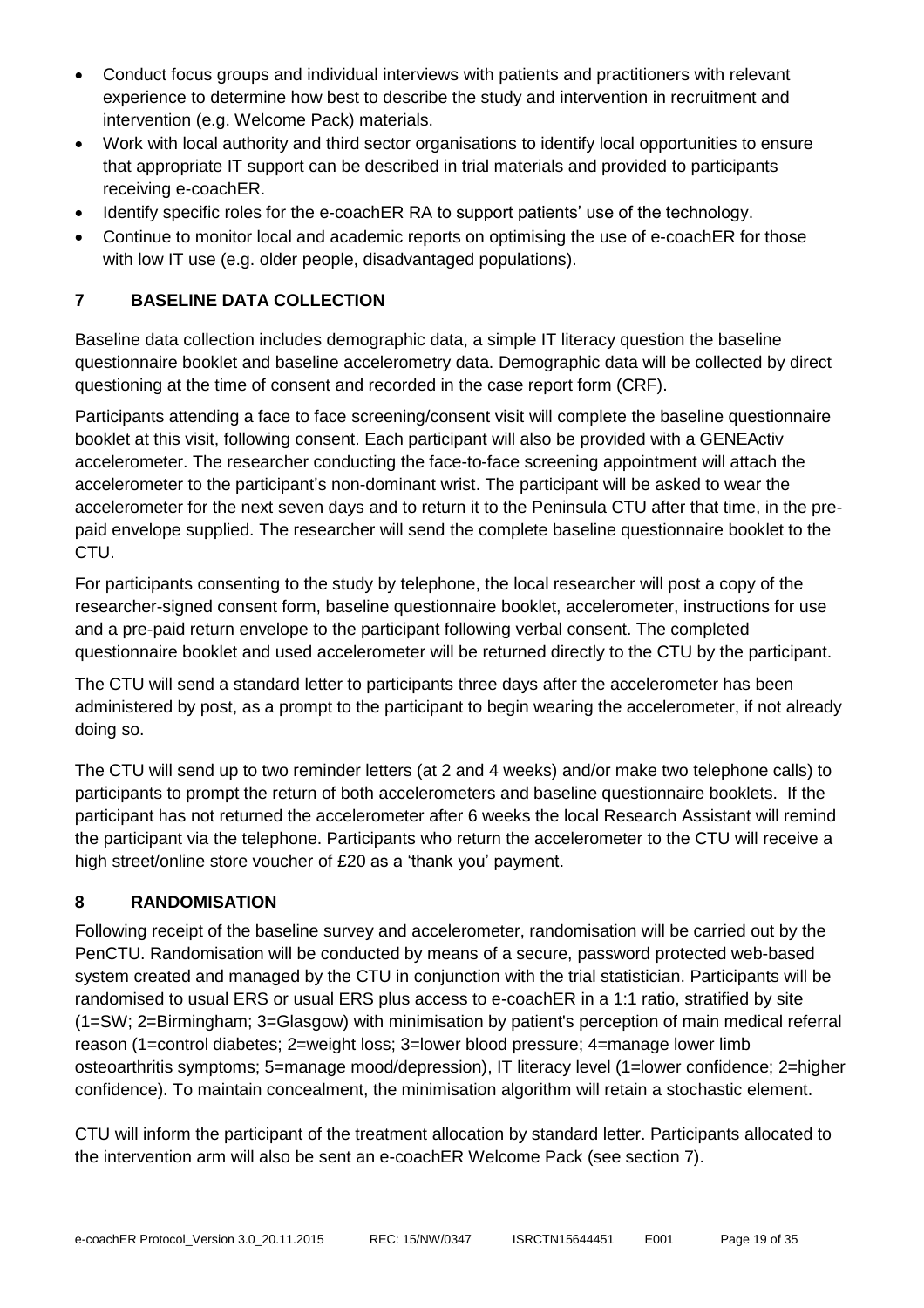Blinding of trial participants is not possible, given the nature of the intervention. Given that the primary outcome is an objective measure of physical activity recorded by the wrist-worn accelerometer and the secondary outcomes will be assessed by participant questionnaire self-completion, the risk of assessor bias is likely to be negligible in this study. However, to minimise any potential bias, the statistical analysis will be kept blinded and the code for group allocation not broken until the primary and secondary analyses have been completed.

# <span id="page-20-0"></span>**9 TRIAL INTERVENTION**

The e-coachER intervention is an engaging support package to help people on an ERS to become and remain more physically active. The intervention consists of an interactive website plus a pedometer and a fridge magnet with paper strips for recording the number of daily activity steps and minutes of moderate intensity physical activity. Without engagement, the intervention can have no additional benefit. The first point of contact with the intervention is therefore a user-friendly Welcome Pack. Figure 2 shows the version to be given out at face-to-face opportunities; a non-boxed version will be used for mailing to participants.

The Welcome Pack contains a User Guide with a unique User ID to enable participants to register and log into the e-coachER website easily. It also includes a good quality pedometer and the fridge magnet with attached record sheets. Contact details for further IT support are also provided. The User Guide shows screenshots of pages in the e-coachER website, including the seven 'Steps to Health'.

# **Figure 2: The Welcome Pack**



E-coachER aims to increase uptake of support offered by exercise practitioners at the ERS, but also provides a stand-alone interactive website to facilitate skill development to remain physically active.

The support provided by the e-coachER website is autonomous in that participants set their own (hopefully progressive) targets and choose their preferred types of activities. Appendix 1 shows each element of the e-coachER support package, the objective of each element, the behaviour change technique used to achieve each objective, and the strategy for implementing each behaviour change technique. The Research Assistant at each site will provide general and local motivational IT support and the LifeGuide technician will support minor operational issues across all sites.

# <span id="page-20-1"></span>**10 TRIAL ACTIVITIES AND FOLLOW-UP**

The study schedule is given in Table 1.

# **10.1 Exercise Referral Scheme**

Participants will attend the ERS according to local standard care, typically after completion of baseline assessments and randomisation to trial arm. Protocols for ERS's have been agreed at each site. These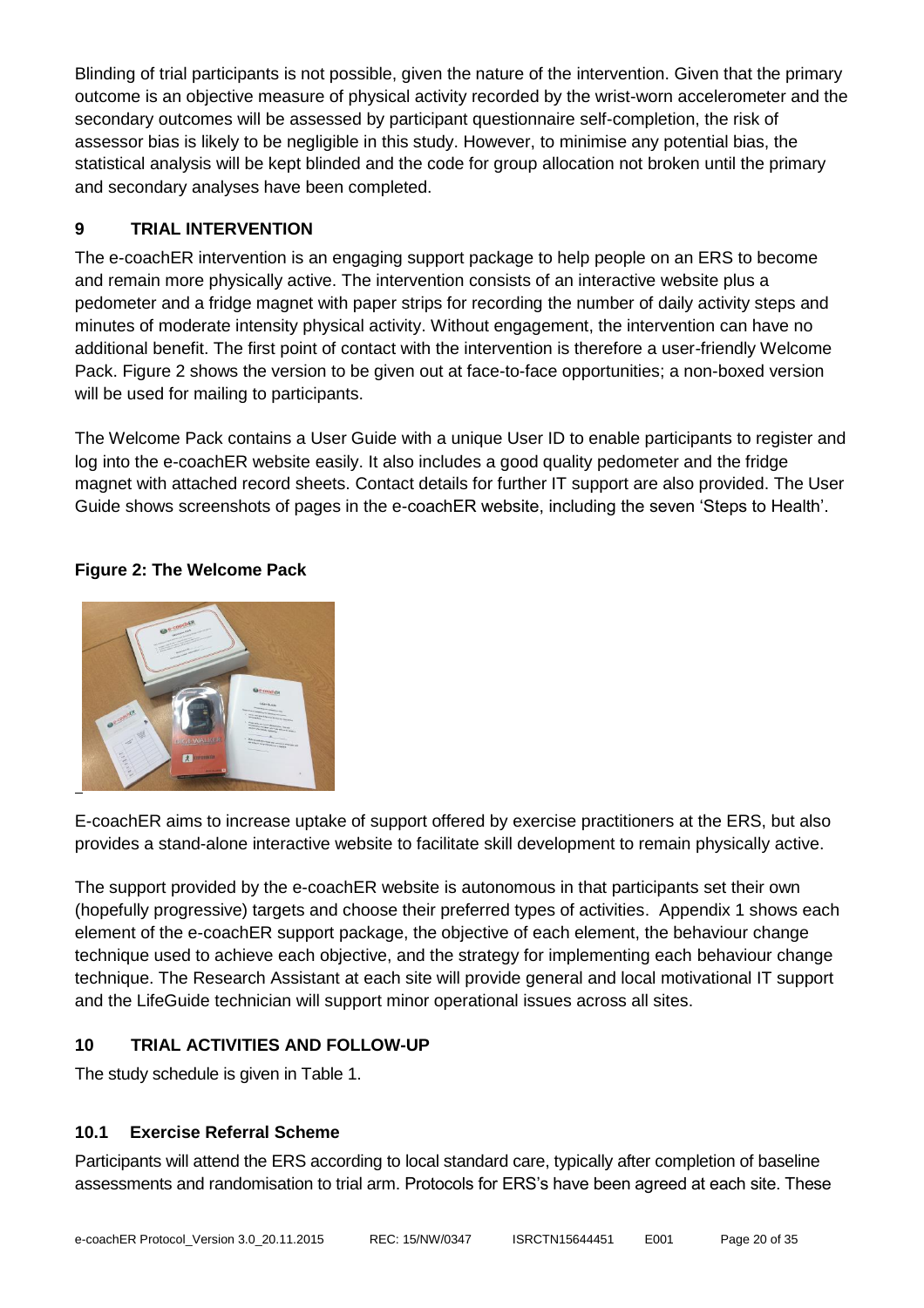vary from the more traditional approach with patients receiving supervised exercise sessions by a qualified exercise practitioner 1-2 times per week to more office-based support and signposting to exercise in a variety of community settings.

#### **10.2 Follow-up assessments**

At four weeks post-randomisation, the CTU will email all participants a survey about ERS attendance. At four and twelve months post-randomisation, the CTU will post all participants an explanatory cover letter, an accelerometer (with an instruction sheet), self-completion questionnaire booklet, and a prepaid envelope for return of the accelerometer and questionnaire booklet.

The CTU will send a standard letter to participants three days after the accelerometer has been administered, as a prompt to the participant to begin wearing the accelerometer, if not already doing so.

The CTU will send up to two reminder letters to participants (supported by a telephone call or email as required) to prompt the return of both the accelerometer and questionnaire booklet. Participants who return the accelerometer to the CTU will receive a high street/online store voucher (£20 at four months and £20 at twelve months) as a 'thank you' for participating.

| Measure                                                                                                   | <b>Baseline</b> | 4<br>weeks | 4<br>months | 12<br>months |
|-----------------------------------------------------------------------------------------------------------|-----------------|------------|-------------|--------------|
| (IT needs assessment at screening)                                                                        |                 |            |             |              |
| Demographics                                                                                              | X               |            |             |              |
| Medical condition for referral                                                                            | X               |            |             |              |
| Accelerometer (worn for 1 week) - minutes of MVPA,<br>sleep, and light activity per week                  | X               |            | X           | X            |
| Sessions held with exercise practitioner (retrospective<br>self-report) as an indicator of ERS engagement |                 |            | X           | X            |
| Self-reported physical activity (7 day PA questionnaire)                                                  | X               |            | X           | X            |
| Health & social care resource use                                                                         | X               |            | X           | X            |
| EQ-5D-5L, SF12v2                                                                                          | X               |            | X           | X            |
| <b>HADS</b>                                                                                               | X               |            | X           | $\times$     |
| Process outcomes e.g. confidence, importance                                                              | X               |            | X           | X            |
| Qualitative interview (sample of participants)                                                            |                 | X          | X           | $\times$     |
| Retrospective check of ERS attendance (by e-mail and<br>questionnaire)                                    |                 | X          | X           | $\times$     |

#### *Table 1: Study schedule*

# **10.3 Qualitative assessments**

Qualitative interviews will be conducted by a single e-coachER research assistant, as part of the process evaluation, based in Exeter. The main consent form for the study includes a statement that participants may be contacted for interview but that this part of the study is optional and participants do not have to agree to be interviewed. Upon contacting the participant by phone, the RA will explain the broad interview content, that the interview will be recorded, and processes to ensure the data remains confidential and anonymous during data analysis. Further verbal consent will be obtained, and a consent formed signed by the RA. Interviews will be conducted either face-to-face or over the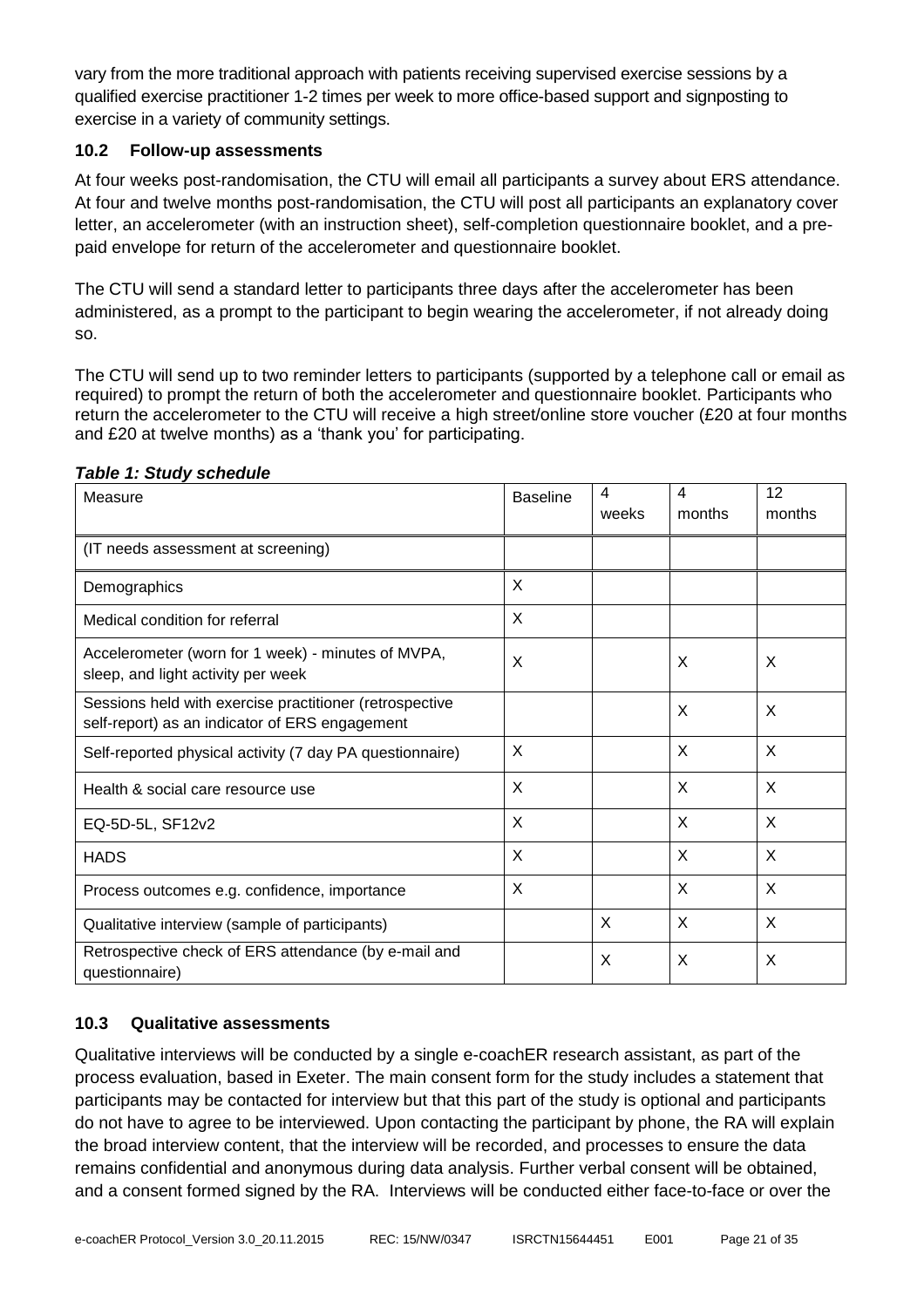telephone. All interviews will be transcribed with any personal data or ways of identifying participants being removed. Transcriptions will be coded, thematic analysis performed to identify key findings. The focus of the interviews will be linked to the phase of the research.

# *10.3.1 Interviews in the pilot phase*

During the internal pilot phase (months 1-3 of recruitment) the focus will be on feasibility and acceptability of the intervention and trial methods as follows:

(1) To inform our understanding of recruitment feasibility and acceptability, participants who are eligible but who decline to join the study will be asked to indicate by return of the reply slip if they are willing to be contacted to determine what influenced their decision not to join the study. Questions will broadly focus on the following: (a) understanding of what the study/intervention is about based on the Information Pack materials; (b) confidence (or lack of) in using the internet; (c) perceptions of available support to overcome IT issues; (d) beliefs about the value of a website in the context of ERS. We will seek to interview as many participants as possible at this stage.

(2) To inform our understanding of perceptions about engaging with the intervention, we will interview those who, within three weeks of being allocated to the on-line intervention group, (a) do not register on-line for e-coachER or (b) register but then never log in again; or (c) register and log in once, but don't get beyond Step 1 and/or 2 (i.e. do not get involved in any of the core behaviour change techniques, including self-monitoring and goal setting). Questions will broadly focus on perceptions of the Welcome Pack, the process of registering on-line and accessing e-coachER, and the initial content and support provided. We will seek to interview as many participants as possible at this stage.

# *10.3.2 Interviews in the full trial phase*

During the full trial phase (months 4-15 of recruitment) the focus will be on interviewing participants who: (a) used e-coachER a few times then stopped, or never get beyond say Step 3 or 4; (b) got through all seven steps. We will select a random sample of about 40 participants but the precise number of interviews will be determined by data saturation and resources available.

The interview schedule will include questions about the value of the Welcome Pack and contents in helping to access e-coachER, the overall web-based support and each of the Steps to Health, in terms of functionality and utility to support behaviour change. Participants will be asked to identify if and how they thought e-coachER provided support in accessing an exercise practitioner within the ERS, and maintaining physical activity. Ideas for additions or revisions to e-coachER will be requested. Questions about support for behaviour change will also attempt to provide qualitative information about some of the processes within our logic model and to be assessed quantitatively within the four and twelve month assessments. For example, questions will focus on changes in perceived importance of physical activity, support used and received to increase physical activity, perceived changes in competence, and autonomy of decisions concerning physical activity.

# *10.3.3 Interviews with e-coachER facilitators*

E-coachER facilitators at each site will record the type and amount of support requested at an individual level, and provided in field notes. Interviews with e-coachER facilitators during and at the end of the trial will be conducted to identify strengths and weaknesses of their supporting role.

# **10.4 Withdrawal criteria**

A participant may, at any time, withdraw from the study without giving a reason and without it affecting his/her clinical care. Participants will be asked to give a reason for withdrawal from the study but do not have to provide one. Participants who wish to withdraw will be given the option to continue with partial follow-up, e.g. provide primary outcome data only, to minimise data loss. Participants who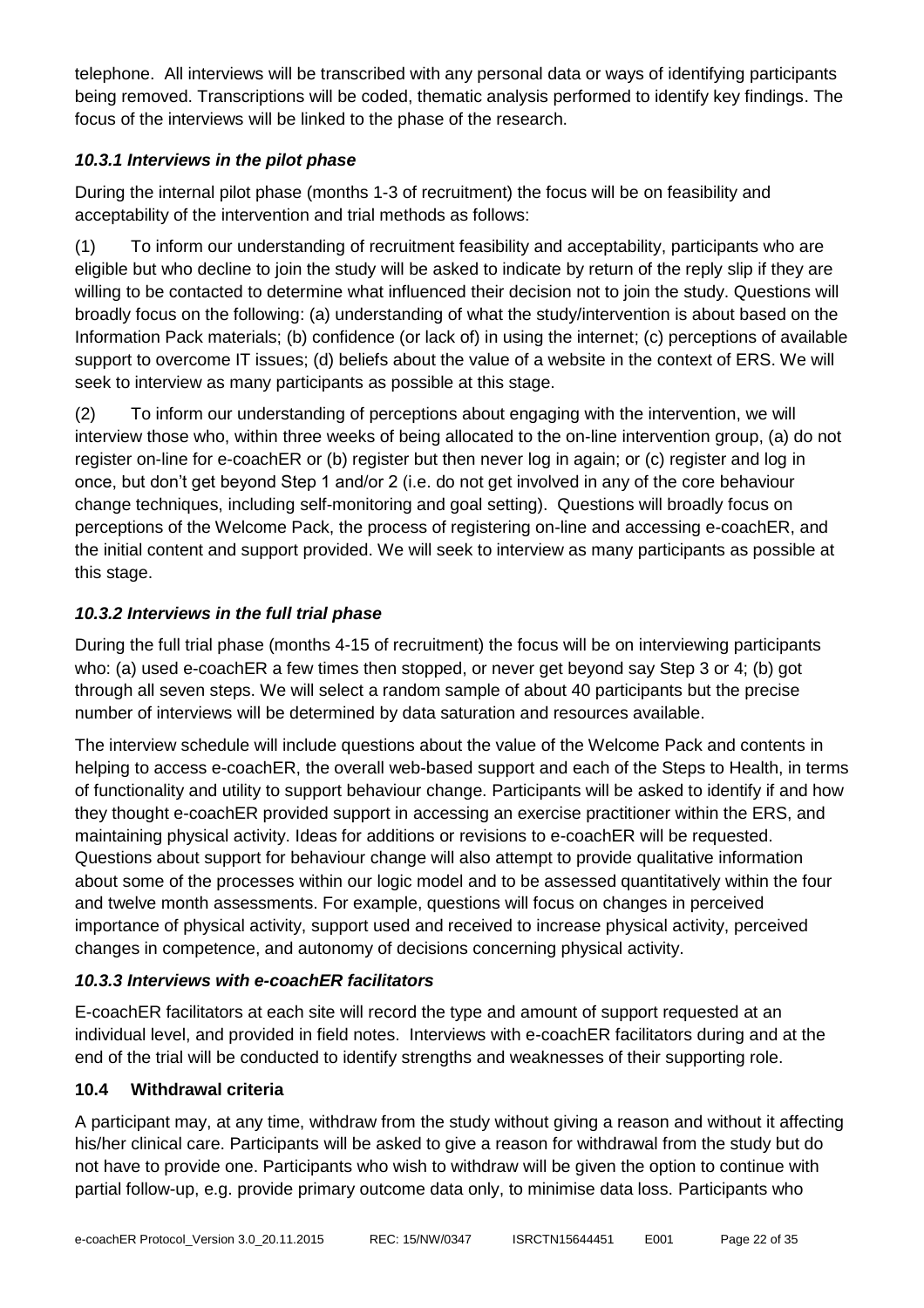withdraw from the study will not be replaced. The CTU data management team will ensure that participants who formally withdraw from the study are not contacted for any subsequent follow-up data collection (aside from any partial follow-up arrangements made with individual participants).Data collected prior to withdrawal will be included in the study analysis unless a participant specifically requests that their data are removed from the database.

# **10.5 End of trial**

Participants will normally complete the study after returning the completed twelve month questionnaire booklet and used accelerometer. The trial itself will end on the date that the last participant completes the twelve month follow-up assessments.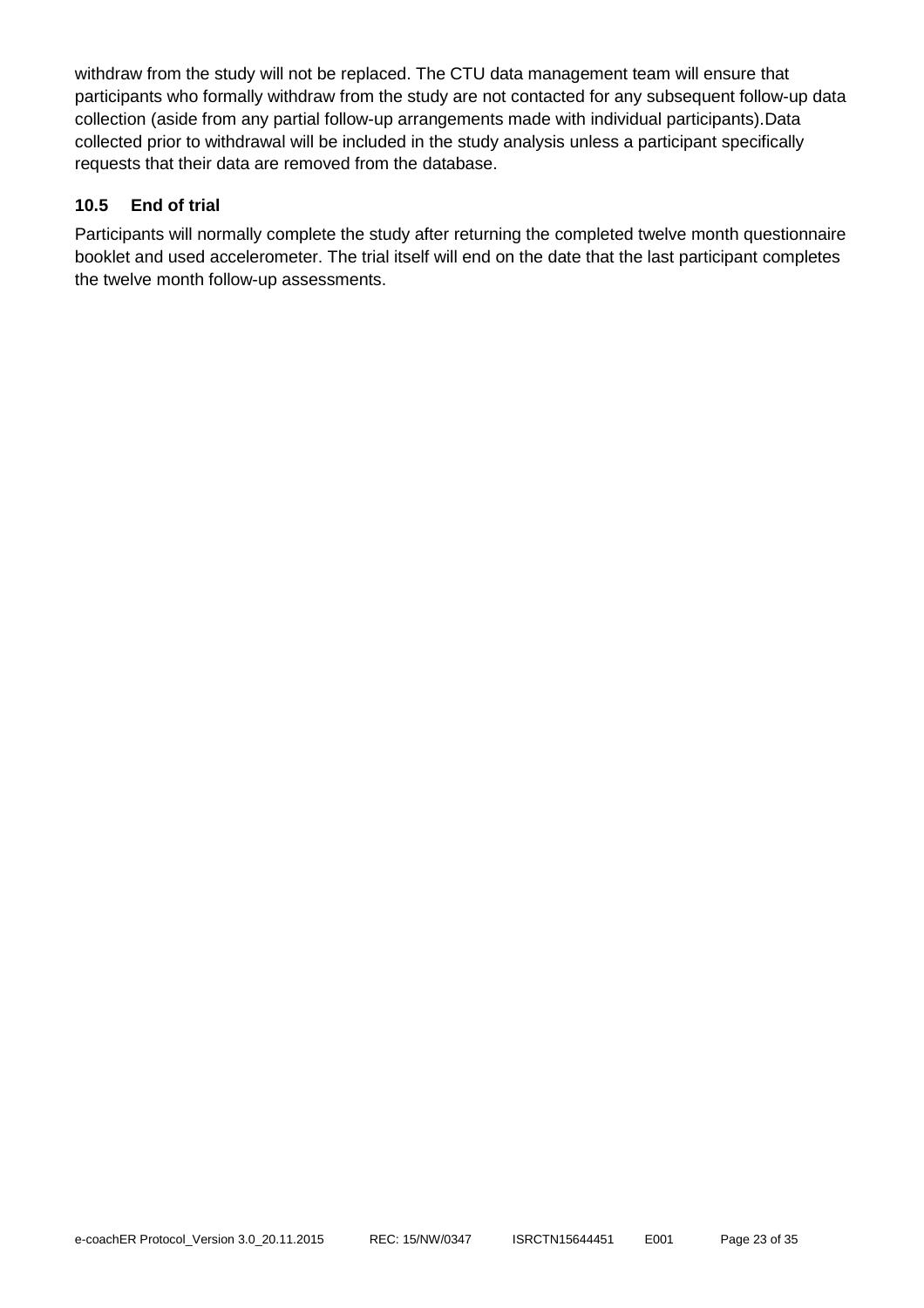# <span id="page-24-0"></span>**11 SAFETY REPORTING**

#### **11.1 Definitions**

#### **Adverse event (AE)**

Any untoward medical occurrence, unintended disease or injury or any untoward clinical signs in study participants whether or not related to any research procedures or to the intervention.

#### **Serious Adverse Event (SAE)**

A serious adverse event in the context of this study is any untoward medical occurrence that:

- Results in death
- Is immediately life-threatening
- Requires inpatient hospitalisation
- Results in persistent or significant disability/incapacity

#### **11.2 Reporting requirements for this study**

The recording and reporting of non-serious AEs in this study is **not** required. Information about SAEs may be captured in a variety of ways (see below). SAE report forms will be returned to the CTU and entered into the study database. The CTU will prepare quarterly summaries of SAEs, listed by organ system where possible, for review by the DMC and Sponsor.

#### *11.2.2 In-patient data from questionnaires at 4 and 12 months*

The resource use questions in the self-completion study questionnaire booklets ask participants to record the number of in-patient episodes within a set recall period. At the four and twelve month time points, participants are asked to record if they have been hospitalised, the reason for any hospital admission during the past four and eight months respectively and whether they think that the hospitalisation was related to participation in this study. On receipt of a questionnaire indicating a past hospital admission, the CTU will liaise with the relevant local RA who will be responsible for ascertaining further details about the SAE from the participant and/or GP records as appropriate.

#### *11.2.3 Notification of SAEs via GP*

Once a patient is recruited to the study, the participant's GP will be notified by letter. The notification letter includes a request for the GP to contact the CTU in the event of the GP becoming aware of any SAE. On being informed of an SAE, the CTU will liaise with the relevant local RA who will be responsible for ascertaining further details about the SAE from the participant and/or GP records as appropriate.

#### *11.2.4 Notification of SAEs from other sources*

It is possible that the local research team or CTU may become aware of an SAE via patient or relative self-report or some other channel. In such cases, the local RA will be informed of the SAE in order to ascertain further details for reporting to the CTU.

# <span id="page-24-1"></span>**12 STATISTICS AND DATA ANALYSIS**

#### **12.1 Sample size calculation**

To detect a 10% difference between control and intervention (43% v. > 53%) of participants achieving the primary outcome at twelve months (Pavey et al, 2011a), assuming a loss to follow up of 10% (Murphy et al. 2012; Pavey et al, 2011a) and allowing for clustering by e-coach facilitator (ICC 0.006 estimated from Jolly et al, 2010), and an average cluster size of 25, we require 691 per group for 90% power at an alpha of 5%. For simplicity we round up to 700 per arm. This sample size would allow detection of continuous outcome effect size of 0.20 based on the same assumptions.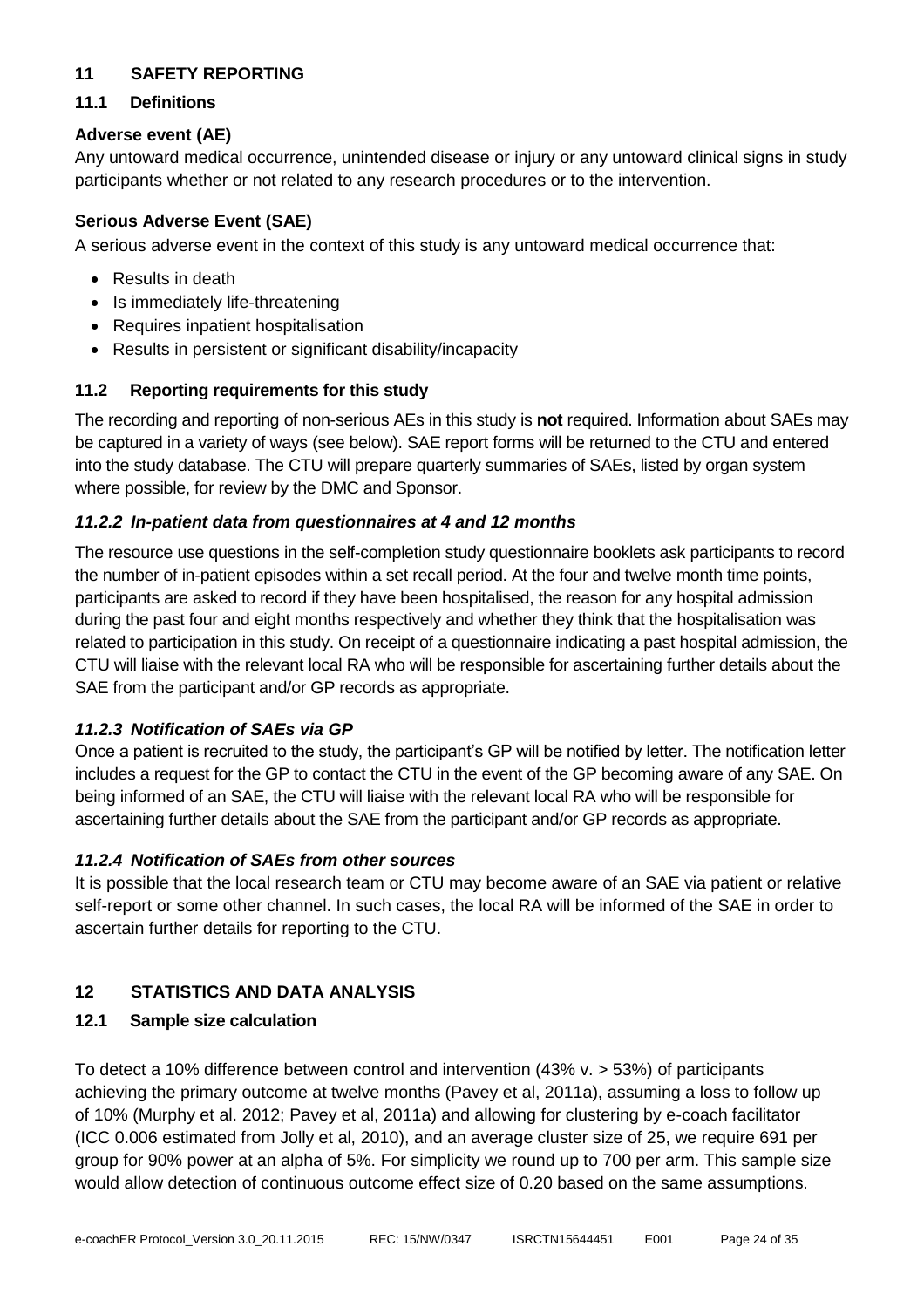Our exploratory modelling indicates that a change of least 10% is required for the intervention to achieve an incremental cost effectiveness ratio of <£20,000/QALY. We would prefer to recruit an approximately equal proportion from each of the five medical conditions though there will be some patients with co-morbidities.

# **12.2 Statistical analysis**

All analyses will be carried out using a detailed *a priori* statistical analysis plan that will be completed and agreed with the TMG and DMC prior to closure of the trial database and the commencement of any data analysis.

Analyses will be reported in full and in accord with CONSORT reporting guidelines (Schultz et al, 2010). Recruitment, intervention and control uptake, outcome completion rates and drop out will be reported (with 95% CIs) as a flow diagram and we will describe baseline participant characteristics in the two trial arms.

The primary analysis will compare the primary and secondary outcomes between intervention and control arms groups according to the principle of intention to treat (i.e. according to original randomised allocation) at twelve months adjusting for baseline outcome values and stratification and minimisation variables (recruitment site, postcode, age gender, and disease indication using logistic regression.

Secondary analyses will be undertaken to compare groups at follow up across all follow up points (i.e. four and twelve months) using a repeated measures approach. In addition we will seek to undertake secondary per protocol analyses to examine the impact of different levels of the adherence to the e-coachER intervention. Pre-defined definitions of per-protocol will be agreed by the TMG and included in the statistical analysis plan.

The primary analysis model will be extended to fit interaction terms to explore possible subgroup differences in intervention effect in stratification and minimisation variables and the pre-defined baseline characteristics. As not formally powered, these subgroup analyses will be regarded as exploratory and hypothesis-generating. Sensitivity analysis, making different assumptions about the imputation model used will be conducted for both primary and secondary analyses to assess the likely impact of missing data.

Contemporary mediational analysis methods (Emsley et al, 2010) will be used to explore the impact of process outcomes identified in the planned intervention components, including e-coachER engagement, use of behaviour change techniques, and motivation and processes of change (e. g., self-efficacy, autonomy, relatedness).

No interim analysis of primary or secondary outcomes is planned.

Models will be fitted using mixed effects regression models and undertaken in STATA v12.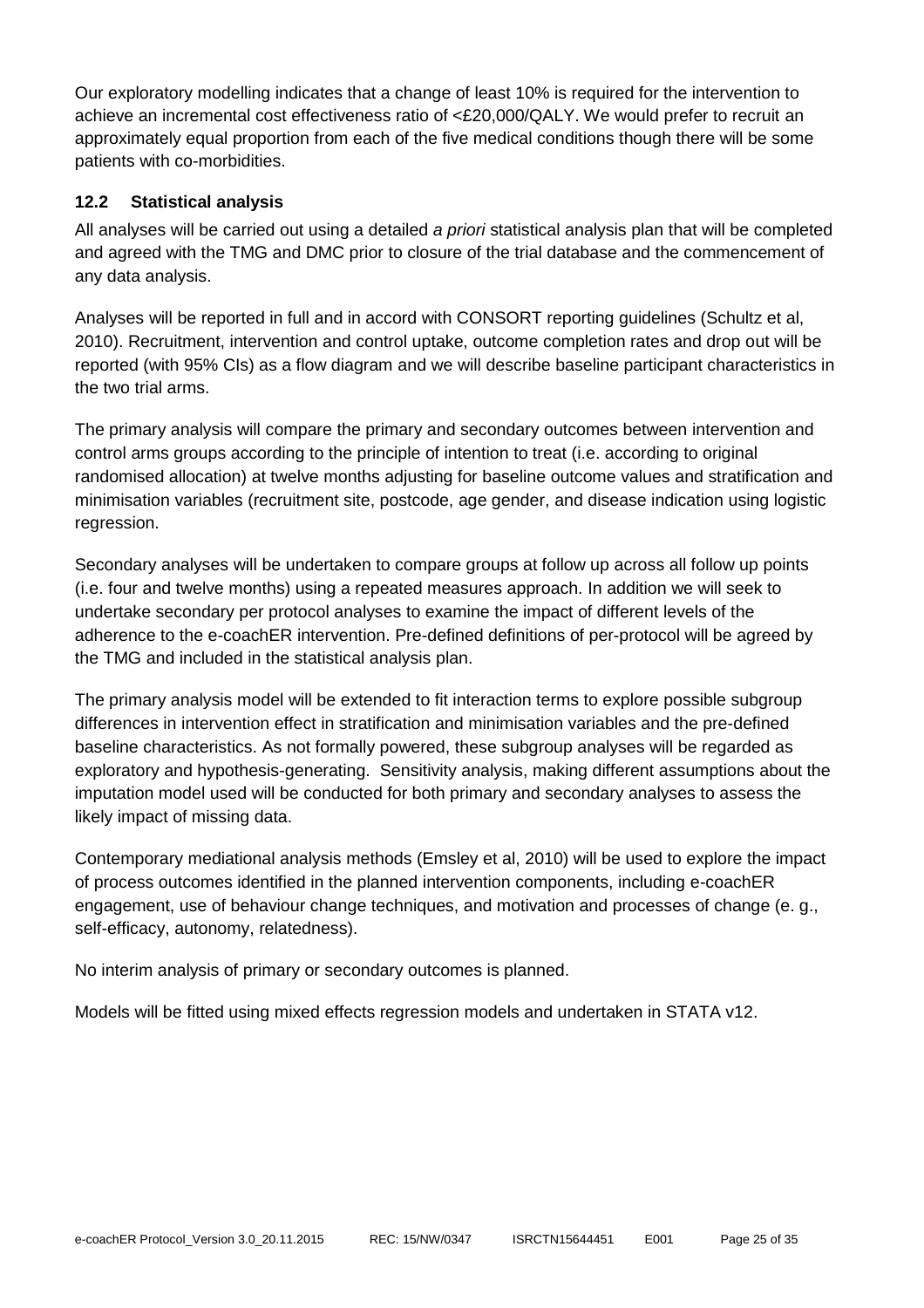# **12.3 Interim analysis and criteria for the premature termination of the trial**

Progression from the internal pilot to the main trial will be dependent on recruitment rate and engagement with the intervention according to the following scenarios:

| Criteria                                                            | Scenario 3         | Scenario 2                                                                                  | <b>Scenario 1</b>         |
|---------------------------------------------------------------------|--------------------|---------------------------------------------------------------------------------------------|---------------------------|
| % of internal pilot sample size<br>target (180 patients) recruited. | $< 65\%$           | 65-79%                                                                                      | $\geq 80\%$               |
| Intervention engagement (% who<br>access e-coachER at least once)   | $< 65\%$           | 65-79%                                                                                      | $\geq 80\%$               |
| <b>Proposed Action</b>                                              | No.<br>progression | Discuss with TSC and funder<br>about progression and resources<br>needed to achieve target. | Proceed to full<br>trial. |

Qualitative interviews with eligible non-participants, and participants not initially engaging with the intervention will be examined to inform the discussion about progression and ways to improve recruitment and engagement. See the section 8.3.

There is no set progression target for recruiting a fixed proportion of patients with each of the five conditions (e.g. 20% of each) since numbers will be small across the three sites after only three months. Progress towards achieving an approximately equal proportion of participants across the conditions will be reviewed regularly. Decisions about any action necessary to achieve these targets will be made in conjunction with the DMC, TSC and funder. No additional pre-specified interim analyses are planned, but will be conducted should this be requested by the DMC.

# **12.4 Economic evaluation**

The economic analysis will include NHS, personal social services and patient perspective (NICE, 2012), with two approaches:

# *12.4.1 Within-trial-based analysis*

Resource use data will be used to determine an incremental cost per Quality-Adjusted Life-Year (QALY: based on EQ-5D-5L). Resource use data will be collected via follow-up surveys at four and twelve months, and by e-mail to capture ERS uptake and engagement. Unit costs will be taken from the NHS reference costs (e.g. DH, 2012), standard unit costs (e.g. PSSRU, 2011), and published literature. QALYs will be estimated over the trial period for individual patients using an 'area under the curve' approach. It will also be possible to present the results in the form of a cost-consequence analysis (disaggregated costs next to the important outcomes). Descriptive analyses will show mean total costs and mean utilities by trial arm and differences between trial arms. Non-parametric bootstrapping will be used to estimate differences in mean costs, with 95% confidence intervals, and incremental cost-effectiveness ratios. Uncertainty will be represented in cost-effectiveness acceptability curves (CEACs) and incremental net benefits for the intervention arm versus control.

# *12.4.2 Beyond trial modelling*

A Markov decision model will be used to examine the impact of PA on lifetime risk of developing a series of conditions which are known to be associated with being physically inactive and for which more robust quantifiable evidence is available (CHD, stroke and type II diabetes, potentially depression- with DH work underway) following extensive previous work (Anokye et al, 2011, Anokye et al, 2014). Costs and QALYs will be discounted at the NICE recommended rates of 1.5% p.a.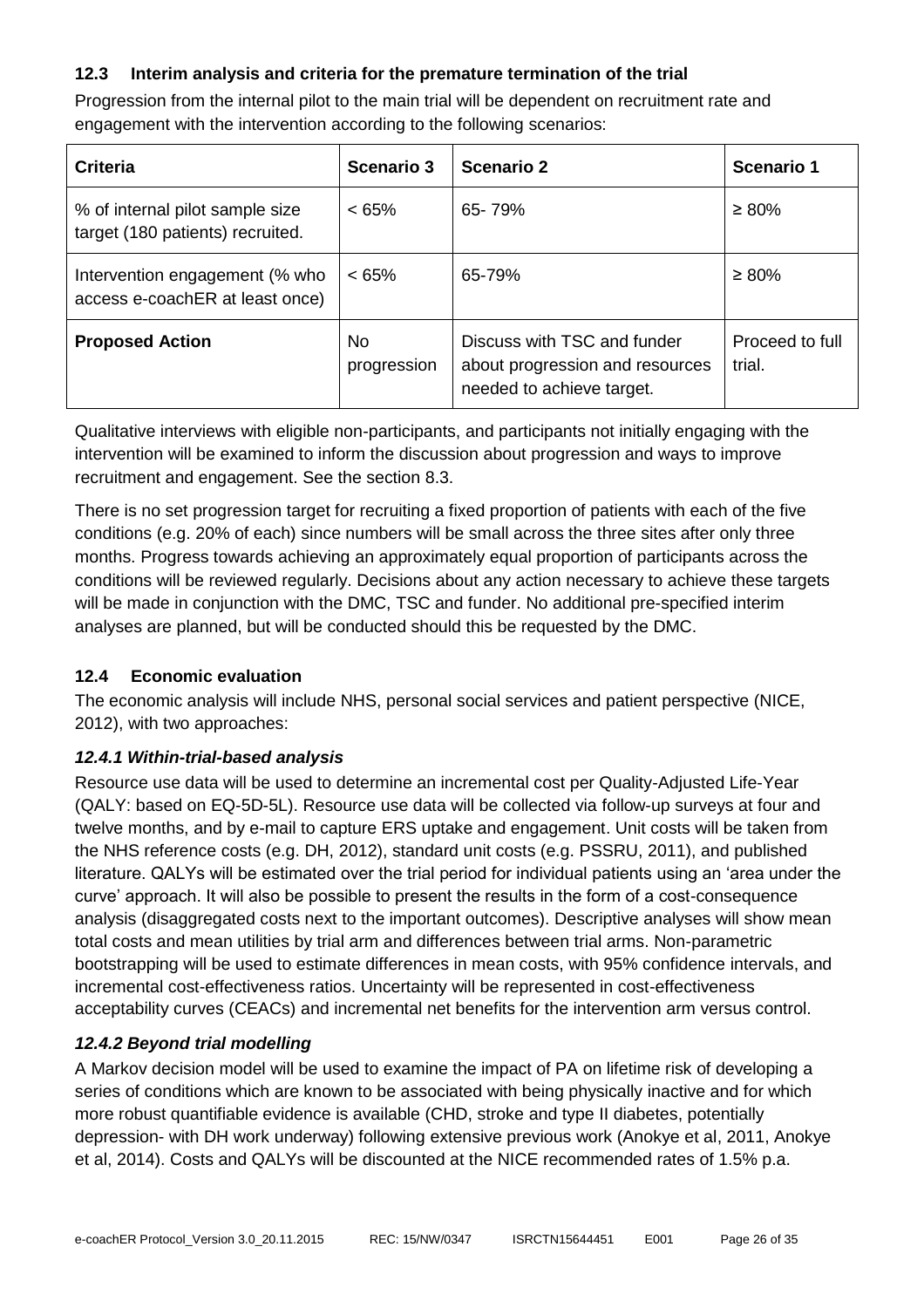#### <span id="page-27-0"></span>**13 DATA HANDLING**

#### **13.1 Subject numbering**

Each participant will be allocated a unique study number following receipt of the reply slip (or telephone call or email equivalent) indicating interest in the study, and completion of baseline assessments (including accelerometer), and will be identified in all study-related documentation by their study number and initials. A record of names, addresses, telephone numbers and email addresses linked to participants' study numbers will be stored securely on the study database for administrative purposes.

#### **13.2 Data collection**

Data will be recorded on study specific data collection forms (CRFs), usually by the Research Assistant. Participants will complete participant-reported outcome measures. Data will be collected on paper for both study arms, with additional data collected from the e-coachER intervention (via the LifeGuide software platform) for intervention participants. An e-mail will be sent to participants at 4 weeks with a request for information on the number of sessions held with an exercise professional as part of the ERS, will request a response to indicate ERS uptake. All persons authorised to collect and record study data at each site will be listed on the study site delegation logs, signed by the relevant PI.

# **13.3 Data handling and record keeping**

Completed CRFs will be checked and signed at the research sites by the research assistant or another member of the research team before being sent to the Pen CTU. Original CRF pages and questionnaires will be posted to the CTU at agreed timepoints with copies of the CRF retained at the relevant study site. Forms will be tracked using a web-based study management system. All data will be double-entered by the CTU on to a password-protected database. Double-entered data will be compared for discrepancies using a stored procedure and discrepant data will be verified using the original paper data sheets. Incomplete, incoherent, unreadable or other problem data in the CRF pages will be queried by the CTU with study site staff during data entry to ensure a complete and valid dataset. Questionnaire data will not be queried with participants. The CTU may complete further validation of data items, perform logical data checks and raise further data queries after data collection has been completed. The final export of anonymous data will be transferred to statisticians for analysis after all data cleaning duties have been performed by the CTU, this will usually be via email or a removable storage device. Identifiable information will not be exported from the study database as part of the final export.

Accelerometers will be received by the PenCTU and data will be downloaded via GENEActiv software, and linked to participant ID numbers. Files will be checked before the accelerometers are recirculated. Files will be then further analysed with bespoke software to classify data into levels of physical activity intensity using accepted cut-points. Standard operating procedures will be applied to make adecision about dealing with missing data. Selected primary and secondary accelerometer derived outcomes will be merged into an individual participant data set, and securely stored as below.

#### **13.4 Data confidentiality and security**

The research team will ensure that participants' anonymity is maintained on all documents. Data will be collected and stored in accordance with the Data Protection Act, 1998.

Electronic study records will be stored in a SQL server database, stored on a restricted access, secure server maintained by Plymouth University. Data will be entered into the database via a bespoke webbased data entry system encrypted using SSL. Access to electronic data will be permission based, with access to identifiable information limited to those processing questionnaires and performing initial screening activities. Data entered onto the database will be backed up according to PenCTU SOPs.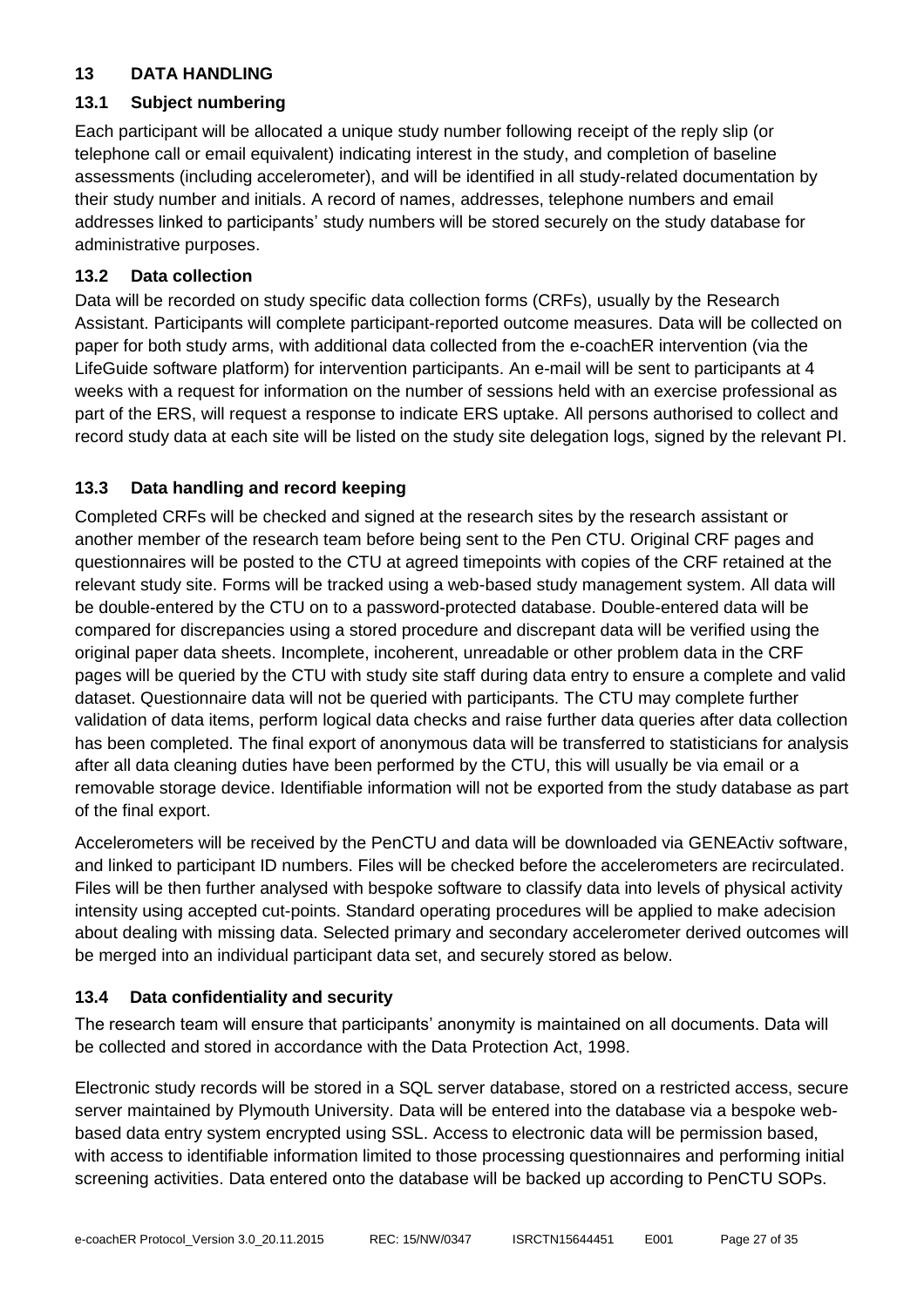Within the CTU, anonymised paper-based study data will be stored in locked filing cabinets within a locked office. Any paper-based participant related identifiable data will be stored separately from the study data. Copies of study data retained at study sites will be securely stored for the duration of the study prior to archiving.

# **13.5 Access to data**

The CTU data team will have access to the full dataset, including identifiable data. Site based researchers will have access to the dataset for participants from their site, including identifiable information, to perform screening activities. Other members of the study team and the CTU will have restricted access to anonymised study data. Access will be granted to the Sponsor and host institution on request, to permit study-related monitoring, audits and inspections. Access to the database will be overseen by the CTU data manager and trial manager.

# **13.6 Archiving**

Following completion of data analysis and submission of the end of study report, the Sponsor will be responsible for archiving the study data and essential documentation in a secure location for a period of five years after the end of the trial. No trial-related records should be destroyed unless or until the Sponsor gives authorisation to do so.

# <span id="page-28-0"></span>**14 MONITORING, AUDIT & INSPECTION**

A trial monitoring plan will be developed and agreed by the TMG based on a risk assessment. This will involve central data monitoring but may also include on-site monitoring by the CTU trial manager. The Principal Investigators will be required to permit the CTU trial manager or deputy to undertake such monitoring as required to ensure compliance with the approved trial protocol and applicable SOPs, providing direct access to source data and documents as requested.

# <span id="page-28-1"></span>**15 ETHICAL AND REGULATORY CONSIDERATIONS**

# **15.1 Research Ethics Committee (REC) review & reports**

The study will be undertaken subject to appropriate Research Ethics Committee (REC) approval and local NHS Research & Development approvals. The trial will be conducted in accordance with the protocol, the principles of the Declaration of Helsinki and ICH GCP. Any amendments of the protocol will be submitted to the Sponsor and REC for approval.

Substantial amendments that require review by REC will not be implemented until the REC grants a favourable opinion and the amendment has been reviewed by relevant NHS R&D departments as required. All correspondence with the REC will be retained in the Trial Master File and Investigator Site Files. An annual progress report will be submitted to the REC within 30 days of the anniversary date on which the original favourable opinion was given, and annually until the trial is declared ended. If the study is ended prematurely, the Chief Investigator will notify the REC, including the reasons for the premature termination. Within one year after the end of the study, the Chief Investigator will submit a final report with the results, including any publications/abstracts, to the REC.

# **15.2 Protocol compliance**

Protocol deviations will be monitored by the CTU and reported to the Chief Investigator and Sponsor as appropriate. Significant deviations from the protocol which frequently recur are not acceptable and may potentially be classified as a "serious breach".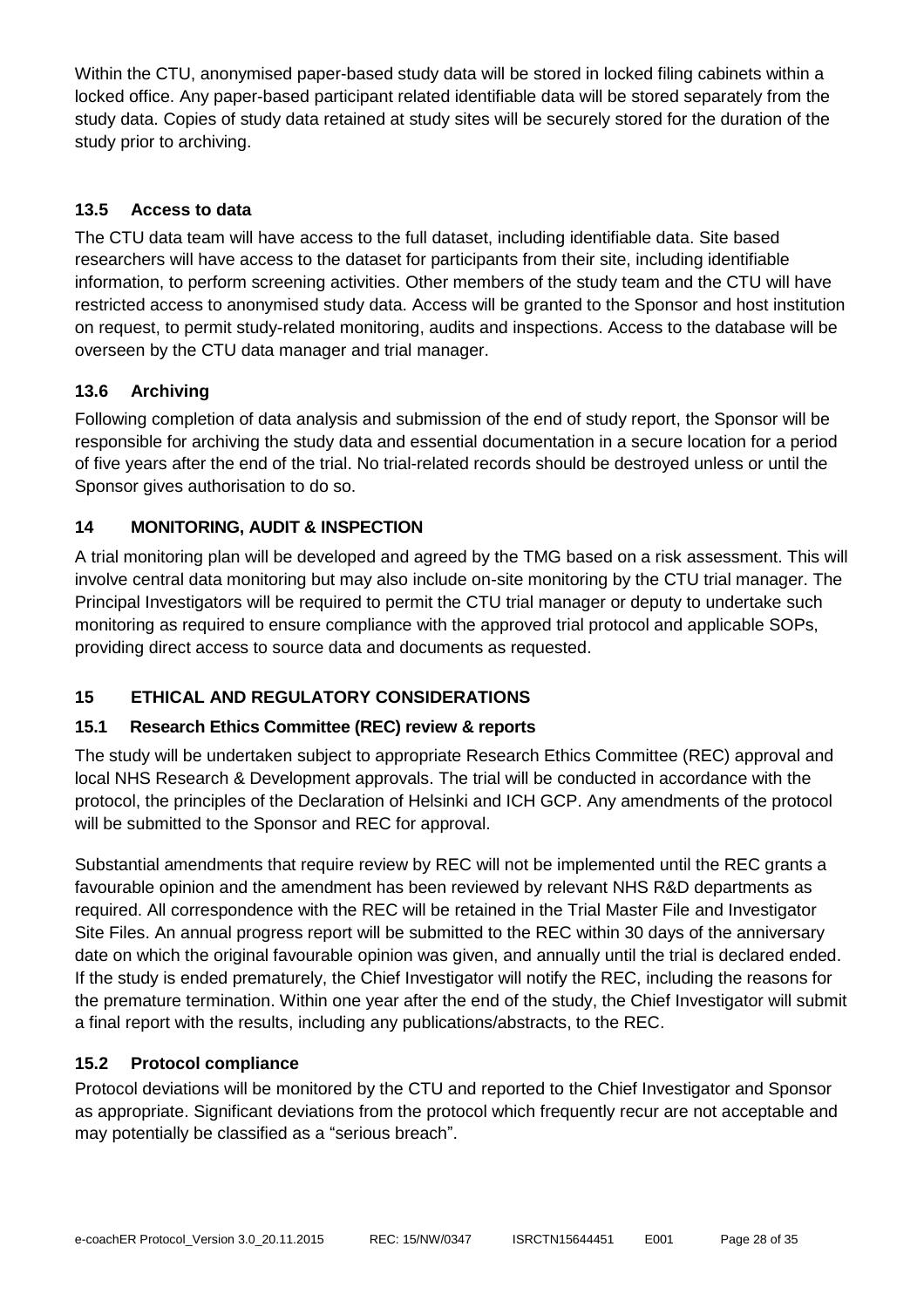#### **15.3 Notification of serious breaches of GCP and/or the protocol**

A "serious breach" is a breach of the protocol or of the conditions or principles of Good Clinical Practice which is likely to effect to a significant degree –

- (a) the safety or physical or mental integrity of the subjects of the trial; or
- (b) the scientific value of the trial

The Sponsor will be notified immediately of any case where the above definition applies during the trial period. The Sponsor is responsible for notifying the REC of a serious breach in any study within seven days of the matter coming to their attention.

#### **15.4 Indemnity and insurance**

The University of Plymouth (as research sponsor) and its research collaborators will be required under the terms of their collaboration agreement to maintain public liability, professional indemnity and employer's liability insurance (together with such other insurance as the sponsor may require from time to time) to cover liabilities arising from the study.

In addition, each party is required under their collaboration agreement to indemnify the other parties and their staff against all claims, proceedings, liabilities, losses and costs incurred by them as a result of or in connection with the indemnifying party's negligent acts or omissions, negligent delivery of its work under the study, negligent performance or breach of its obligations under the agreement, wilful misconduct or breach of statutory duty (including liability for damage to property, injury or death caused by any such negligent act, omission or wilful misconduct).

All participants taking part in the exercise referral scheme will be covered in case of harm by the relevant exercise provider's public liability, professional indemnity and premises insurance.

#### <span id="page-29-0"></span>**16 DISSEMINATION POLICY**

We will use newsletters to maintain contact with participants throughout the trial. At the end of the trial, the study team will prepare a plain English summary of the main study results (comparing the two trial arms) which will be sent by e-mail or post to study participants. The research team will work with stakeholders at each site, and nationally, to help to interpret the results and the implications for policy and practice. Dissemination may involve presentation at meetings of relevant support groups or other lay audiences, as well as NHS strategy forum at local and national level.

There will be a standing item on the agenda for each Project Management Group meeting (quarterly) on the publication plan and establishing authorship rules. We shall aim to submit the trial Protocol for publication no later than the end of the 3 month internal pilot phase of the study. Reports will comply with current CONSORT guidelines for publishing randomised trials (http://www.consort-statement.org/*)*  and TIDieR guidelines for intervention reporting *(*http://www.equator-network.org/reportingguidelines/tidier/*)*. The study results will be submitted for publication in relevant international, high impact, peer reviewed journals. Names of key collaborators and groups who have contributed to the trial will be clearly stated in all publications. The study findings will be presented at regional, national and international meetings as appropriate.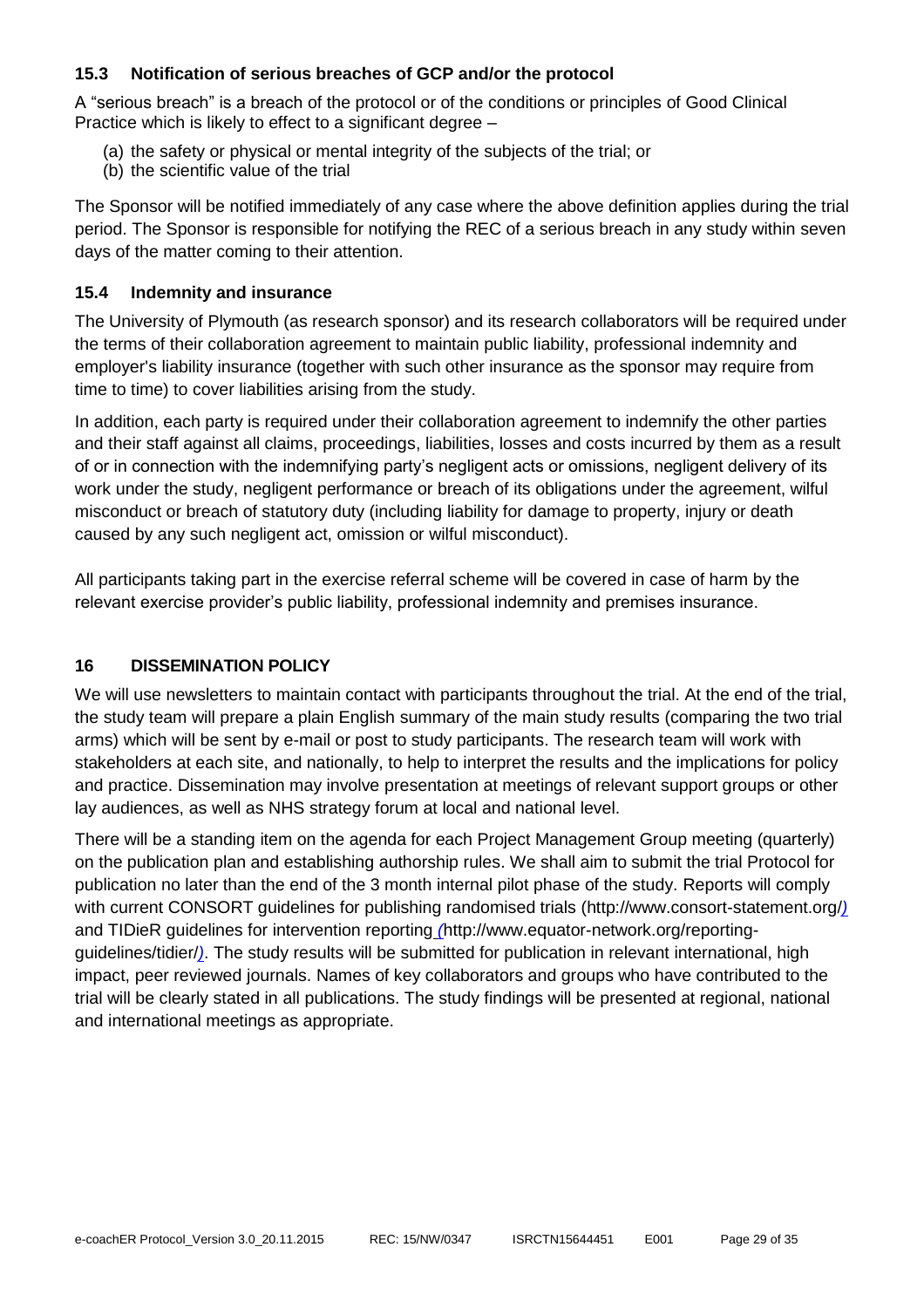# <span id="page-30-0"></span>**17 REFERENCES**

Anokye N et al (2011). The cost-effectiveness of exercise referral schemes. BMC Pub Health, 11:954.

Anokye N et al et al (2014). Is brief advice in primary care a cost-effective way to promote physical activity. Br J Sp Med, 48, 202-206.

[Benaissa M](http://www.ncbi.nlm.nih.gov/pubmed?term=Benaissa%20M%5BAuthor%5D&cauthor=true&cauthor_uid=23366135) et al et al (2012). Tele-healthcare for diabetes management: A low cost automatic approach. [Conf Proc IEEE Eng Med Biol Soc.](http://www.ncbi.nlm.nih.gov/pubmed/23366135) twelve90-3.

BHF (2010). A Snapshot of ER Schemes Operating in England, Scotland & Northern Ireland - 2006- 2008. British Heart Foundation Final Report, 2010. Chalder M et al (20twelve). Facilitated physical activity as a treatment for depressed adults: randomised controlled trial. BMJ, 344, e2758

DH (2011). Start Active, Stay Active: A report on physical activity from the four home countries' Chief Medical Officers. London Depart of Health.

DH. NHS Reference costs (2011/12). London: Depart of Health, 2012.

[Dunstan DW](http://www.ncbi.nlm.nih.gov/pubmed?term=Dunstan%20DW%5BAuthor%5D&cauthor=true&cauthor_uid=15616225) et al (2005). Home-based resistance training is not sufficient to maintain improved glycemic control following supervised training in older individuals with type 2 diabetes. Diab Care, 28, 3-9.

Emsley R et al (2010). Mediation and moderation of treatment effects in randomised controlled trials of complex interventions. Stat Methods Med Res. 19, 237-70.

[Greaves CJ](http://www.ncbi.nlm.nih.gov/pubmed?term=Greaves%20CJ%5BAuthor%5D&cauthor=true&cauthor_uid=21333011) et al (2011). Systematic review of reviews of intervention components associated with increased effectiveness in dietary and physical activity interventions. BMC Pub Health, 18, 119.

Lloyd S et al (2013). Losing weight online with POWeR: a randomised controlled trial of a web-based behavioural intervention in a community setting. Lancet, 382, S62.

Michie S et al (2009). [Effective techniques in healthy eating and physical activity interventions: a meta](http://www.ncbi.nlm.nih.gov/pubmed/19916637)[regression.](http://www.ncbi.nlm.nih.gov/pubmed/19916637) Health Psychol, 28, 690-701.

[Newman MG](http://www.ncbi.nlm.nih.gov/pubmed?term=Newman%20MG%5BAuthor%5D&cauthor=true&cauthor_uid=21095051) et al (2011). A review of technology-assisted self-help and minimal contact therapies for anxiety and depression: is human contact necessary for therapeutic efficacy? Clin Psychol Rev., 31, 89-103.

NICE (2008a). Type 2 diabetes: The management of type 2 diabetes.

NICE (2008b). Type 2 diabetes: The management of type 2 diabetes. Osteoarthritis: The care and management of osteoarthritis in adults.

NICE (2009). Depression: The treatment and management of depression in adults.

NICE (2010). Obesity: Guidance on the prevention, identification, assessment and management of overweight and obesity in adults and children.

NICE (2011). Hypertension: Clinical management of primary hypertension in adults.

NICE (2012). Methods for the development of NICE public health guidance.

Pavey TG et al (2012). Levels and predictors of exercise referral scheme uptake and adherence: a systematic review. J of Epid Comm Health, 66, 737-44.

Pavey TG et al (2011a). Clinical effectiveness and cost-effectiveness of exercise referral schemes. HTA Report.

PSSRU (2011) Unit costs of health & social care. Kent: Personal Social Services Research Unit. , University of Kent, 2011.

[Rouse PC](http://www.ncbi.nlm.nih.gov/pubmed?term=Rouse%20PC%5BAuthor%5D&cauthor=true&cauthor_uid=21827332) et al (2011). In the beginning: role of autonomy support on the motivation, mental health and intentions of participants entering an exercise referral scheme. [Psychol Health.,](http://www.ncbi.nlm.nih.gov/pubmed/21827332) 26, 729-49.

Schulz KF et al (2010). CONSORT 2010 statement: updated guidelines for reporting parallel group randomised trials. BMJ. 340, c332.

Williams S et al (2013). A qualitative case study of LifeGuide: Users' experiences of software for developing Internet-based behaviour change interventions. Health Info J, 19, 61-75.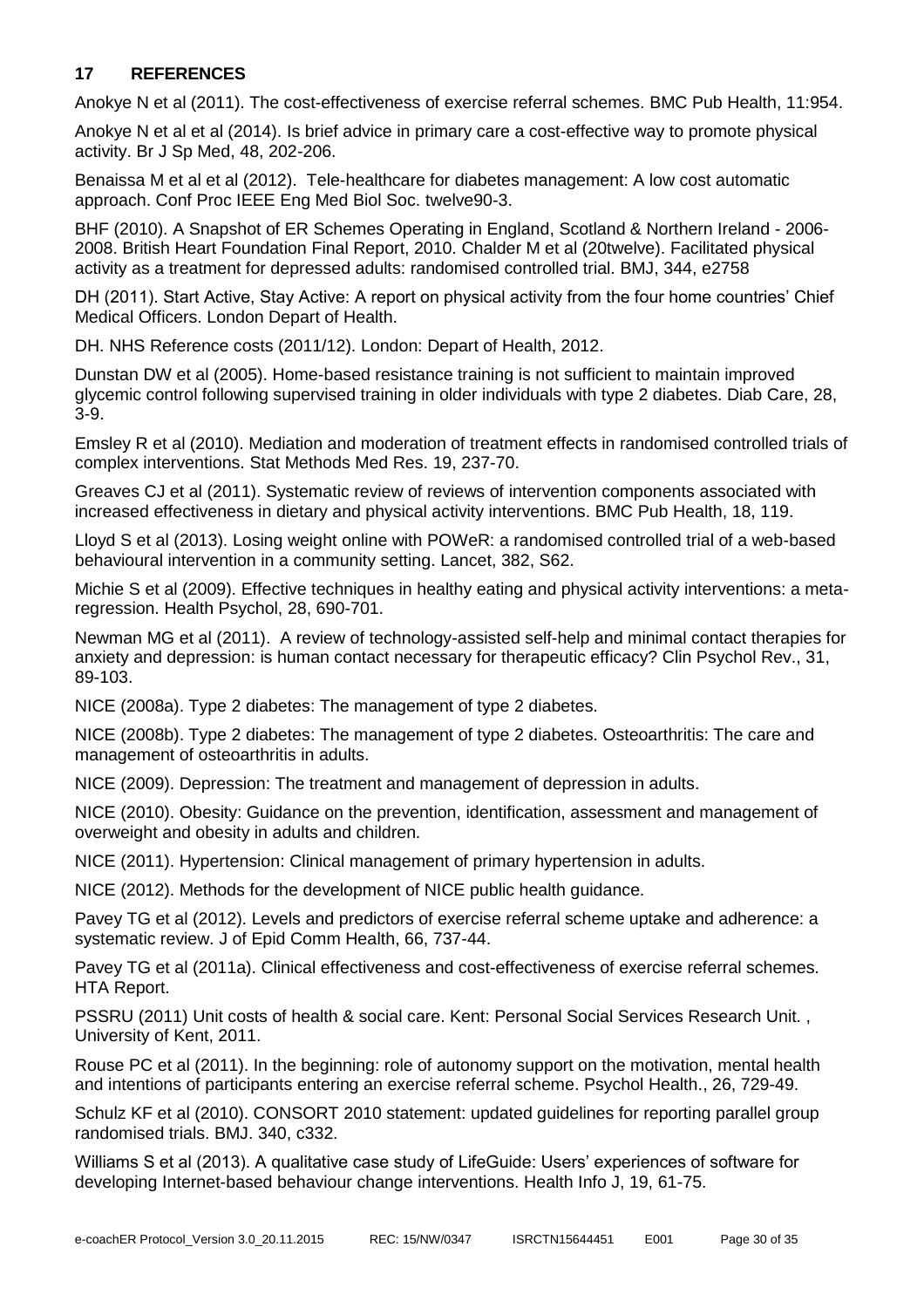Yardley L et al (2010). Understanding reactions to an internet-delivered self-care intervention: accommodating user preferences for information provision. BMC Med Info & Decision Making, 10, 52.

Yardley L (2011). The multidisciplinary future of e-health interventions: Learning from LifeGuide. Psych & Health, 26(suppl. 2): 352-353.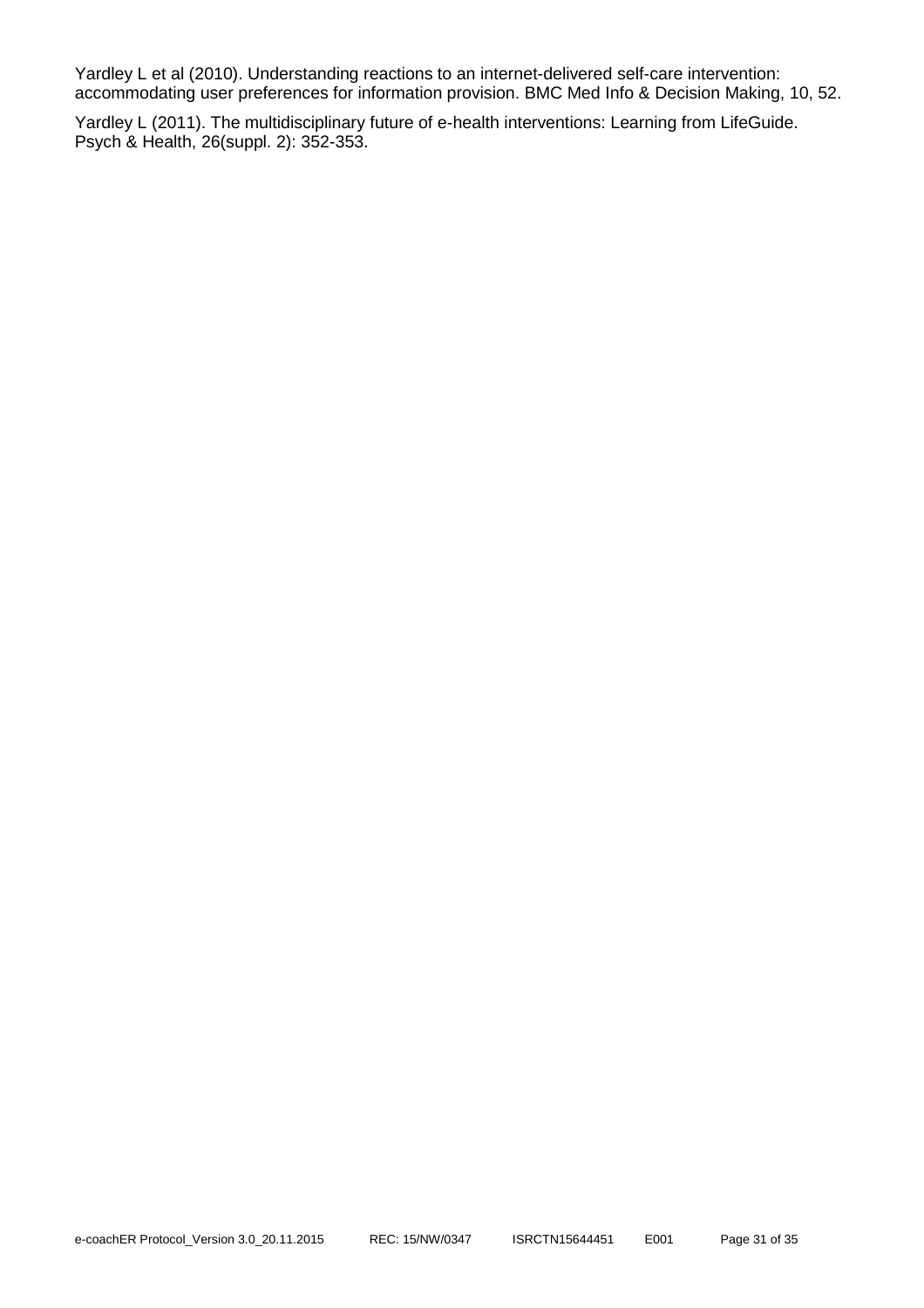# **18. APPENDICES**

# **18.1 Appendix 1: e-coachER indicative intervention framework**

| <b>Sequential</b><br>process                                       | <b>Performance objectives</b>                                                                                                                       | <b>Behaviour Change</b><br><b>Techniques</b>                                                               | <b>Implementation Strategy</b>                                                                                                                                                                                                                                                                                                                                                                                                                                                                                                                                                                                                                                                                           |
|--------------------------------------------------------------------|-----------------------------------------------------------------------------------------------------------------------------------------------------|------------------------------------------------------------------------------------------------------------|----------------------------------------------------------------------------------------------------------------------------------------------------------------------------------------------------------------------------------------------------------------------------------------------------------------------------------------------------------------------------------------------------------------------------------------------------------------------------------------------------------------------------------------------------------------------------------------------------------------------------------------------------------------------------------------------------------|
|                                                                    |                                                                                                                                                     | (Michie et al., 2013)                                                                                      |                                                                                                                                                                                                                                                                                                                                                                                                                                                                                                                                                                                                                                                                                                          |
| <b>Welcome Pack</b><br>and pedometer<br>(print) & User             | To introduce the user to the<br>philosophy of the website to<br>become personal coach                                                               | N/A                                                                                                        | Explain philosophy of using<br>website to become own personal<br>coach.                                                                                                                                                                                                                                                                                                                                                                                                                                                                                                                                                                                                                                  |
| Guide.<br>Introduction to<br>web-based                             | Build on personal support<br>provided by ERS using web-<br>based platform<br>Support those who don't want<br>to /can't engage with ERS<br>personnel |                                                                                                            | Links provided to local services<br>and other self-help resources to<br>highlight patient autonomy and                                                                                                                                                                                                                                                                                                                                                                                                                                                                                                                                                                                                   |
| support for self-<br>directed PA                                   |                                                                                                                                                     |                                                                                                            | choice.<br>Offers e-coachER facilitator to help<br>with using technology. Provide link                                                                                                                                                                                                                                                                                                                                                                                                                                                                                                                                                                                                                   |
|                                                                    | Support achievement of<br>personal goals for PA to<br>enhance health                                                                                |                                                                                                            | to IT support in Southampton.                                                                                                                                                                                                                                                                                                                                                                                                                                                                                                                                                                                                                                                                            |
| Step 1 - Thinking<br>about the<br>benefits of<br>physical activity | Elevate importance of physical<br>activity                                                                                                          | 82. Information<br>about health<br>consequences<br>83. Information<br>about emotional<br>consequences      | Quiz to engage participants using<br>positive framing.<br>Provide evidence of multiple<br>benefits of PA especially for<br>relevant health condition(s).<br>Elicit and address concerns about<br>PA, describing support given as<br>part of ERS and by website.                                                                                                                                                                                                                                                                                                                                                                                                                                          |
| Step 2: Support<br>to get active                                   | To encourage user to access<br>and create social support<br>networks<br>To encourage user to take<br>advantage of exercise referral<br>scheme       | 1. Social support<br>(practical)<br>2. Social support<br>(emotional)<br>3. Social support<br>(unspecified) | Explain how to make the most out<br>of the ERS support to learn how to<br>become own personal trainer in<br>future.<br>Explain how user can create a<br>personal 'PA challenge' and share<br>it with family, friends, peers, and<br>exercise and health professionals.<br>The patient may be encouraged to<br>tell others about how e-coach has<br>been used to support behaviour<br>change.<br>Suggest ways of involving family<br>or friends in longer-term support<br>for continued PA.<br>Link to online sources of local<br>support (e.g., local walking or<br>jogging group, or British Trust for<br>Conservation Volunteers).<br>How to use website to send<br>personalised email/text reminders, |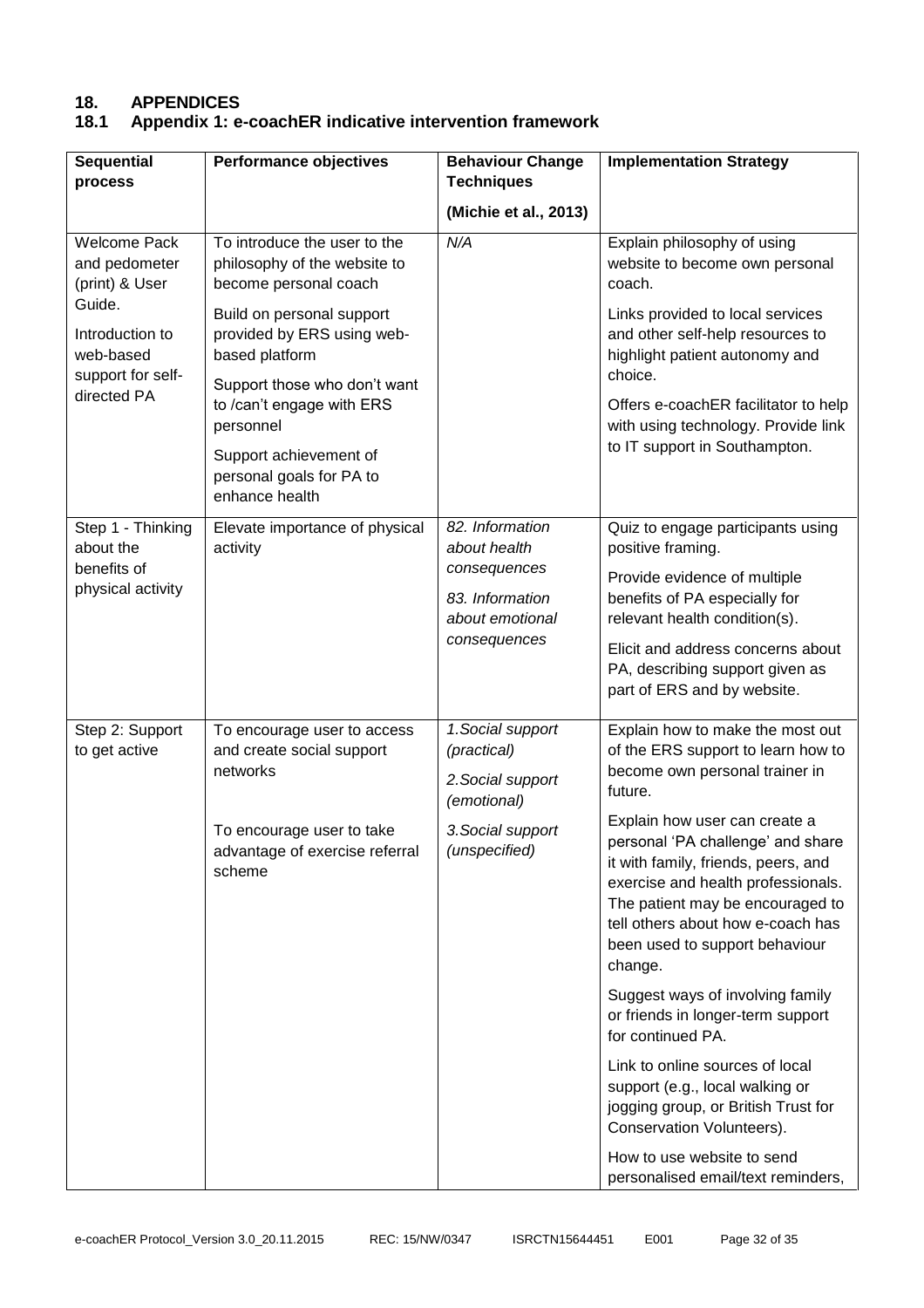|                                          |                                                                                                                                            |                                                                                         | motivational messages.                                                                                                                                                                                         |
|------------------------------------------|--------------------------------------------------------------------------------------------------------------------------------------------|-----------------------------------------------------------------------------------------|----------------------------------------------------------------------------------------------------------------------------------------------------------------------------------------------------------------|
|                                          |                                                                                                                                            |                                                                                         | Draw on positive normative beliefs;<br>identify benefits of social<br>interaction (companionship).<br>Sharing personal PA challenge<br>with others, involve friends and<br>family, online local support links. |
|                                          |                                                                                                                                            |                                                                                         | Identify benefits of informational<br>support (from ERS scheme) in<br>addition to emotional support from<br>family and friends)                                                                                |
| Step 3: Counting<br>your steps           | To educate and support the<br>user to monitor step counts                                                                                  | 10. Self-monitoring<br>of behaviour                                                     | Provide guidance on how to count<br>steps/use pedometer.                                                                                                                                                       |
|                                          | using a pedometer over a<br>week. Emphasise personal<br>experimentation                                                                    |                                                                                         | Provide guidance on how steps<br>can be implemented into lifestyle.                                                                                                                                            |
|                                          |                                                                                                                                            |                                                                                         | Encourage self-monitoring using<br>diary.                                                                                                                                                                      |
| Step 4: Making<br>your step plans        | To set explicit step count goals<br>for the following week                                                                                 | 66. Goal setting<br>(behaviour)                                                         | Give rationale and evidence for<br>goal-setting for graded increase in<br>PA.                                                                                                                                  |
|                                          |                                                                                                                                            |                                                                                         | User sets specific, achievable<br>goals for next week (e.g. sessions<br>completed, step count using the<br>supplied pedometers).                                                                               |
|                                          |                                                                                                                                            |                                                                                         | Links provided to local services<br>and other resources.                                                                                                                                                       |
| Step 5: Making<br>your activity<br>plans | To educate and support the<br>user to identify behavioural<br>goals (types of activities).                                                 | 68. Action planning                                                                     | User selects walking or 'other<br>physical activities' (which includes<br>options for facility-based activity<br>with practitioner support within<br>ERS).                                                     |
|                                          |                                                                                                                                            |                                                                                         | Present options for facility and<br>lifestyle-based activity.                                                                                                                                                  |
|                                          |                                                                                                                                            |                                                                                         | Sets specific, achievable goals for<br>next week with a particular focus<br>on avoiding days with less activity<br>by planning walking or other<br>activities.                                                 |
|                                          |                                                                                                                                            |                                                                                         | Keeping a PA diary.                                                                                                                                                                                            |
| Weekly goal and<br>PA review             | To promote adherence and<br>graded increase in PA by<br>providing tailored feedback and<br>advice based on self-reported<br>goal progress. | 66. Goal setting<br>behaviour<br>68. Action planning,<br>69. Review<br>behaviour goals. | User records extent to which goals<br>achieved in previous week, gets<br>progress graph and personalised<br>feedback:                                                                                          |
|                                          |                                                                                                                                            |                                                                                         | Praise for any goal achievement,<br>encouragement to set more<br>challenging goal if not yet meeting                                                                                                           |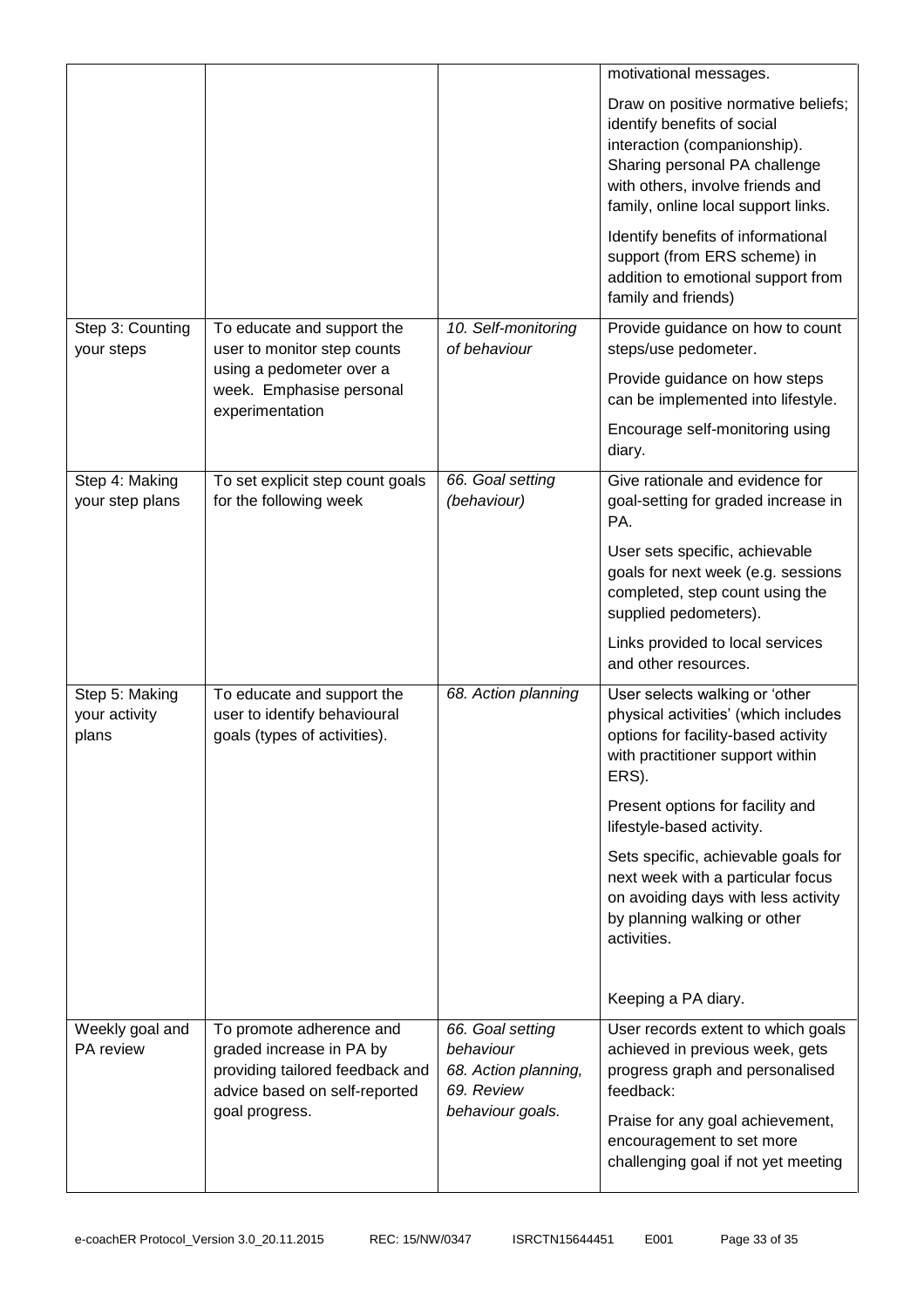|                                                     |                                                                                                                                            |                                                                                                                                                                     | target PA criteria.                                                                                                                                                                                                                                                                   |
|-----------------------------------------------------|--------------------------------------------------------------------------------------------------------------------------------------------|---------------------------------------------------------------------------------------------------------------------------------------------------------------------|---------------------------------------------------------------------------------------------------------------------------------------------------------------------------------------------------------------------------------------------------------------------------------------|
|                                                     |                                                                                                                                            |                                                                                                                                                                     | Encouragement where goals not<br>attained, with links to webpages to<br>assist with increasing motivation or<br>confidence, selecting different<br>activities or goals, making better<br>plans, accessing support,<br>overcoming setbacks (with links to<br>relevant sessions below). |
|                                                     |                                                                                                                                            |                                                                                                                                                                     | Each session completed ends with<br>new links to reputable information<br>and resources (e.g. NHS Choices,<br>condition-specific PA advice<br>websites).                                                                                                                              |
|                                                     |                                                                                                                                            |                                                                                                                                                                     | Help user plan gradual increases<br>in PA.                                                                                                                                                                                                                                            |
| Step $6$ – Finding<br>ways to achieve<br>your plans | To help the user harness their<br>environment to provide support<br>for PA<br>Identifying personal<br>motivations, building<br>confidence. | 30. Restructuring the<br>physical<br>environment<br>31. Restructuring the<br>social environment<br>32. Avoidance /<br>reducing exposure<br>to cues for<br>behaviour | Make plan to use environment to<br>automatically support PA (with<br>examples e.g. fitness equipment in<br>living room, route to work/shops<br>that involves more PA, committing<br>self to specific routine).<br>Advise user on how to use website                                   |
|                                                     |                                                                                                                                            |                                                                                                                                                                     | to send personalised email/text<br>reminders, motivational messages.                                                                                                                                                                                                                  |
|                                                     |                                                                                                                                            |                                                                                                                                                                     | Overcoming barriers in work,<br>leisure, home and travel. Building<br>self-efficacy.                                                                                                                                                                                                  |
|                                                     |                                                                                                                                            |                                                                                                                                                                     | Using smart phone apps for mobile<br>support (e.g. PowerTracker,<br>MyFitnessPal)                                                                                                                                                                                                     |
|                                                     |                                                                                                                                            |                                                                                                                                                                     | Invite user to identify personal<br>motivations for becoming more<br>active.                                                                                                                                                                                                          |
| Motivational<br>Messages (text<br>or/and emails)    | To provide reminders of users<br>personal reasons (not<br>necessarily health reasons) for<br>becoming more active                          | 15. prompts/cues                                                                                                                                                    | Invite user to write motivational<br>message to be sent weekly or<br>monthly detailing their own<br>motivations for becoming more<br>active                                                                                                                                           |
| Step 7 - Dealing<br>with setbacks                   | To provide strategies for<br>overcoming relapse in levels of<br>PA.                                                                        | 5. Reduce negative<br>emotions                                                                                                                                      | Identify possible causes of relapse<br>(e.g., illness, holidays, change in<br>work hours, new caring<br>responsibilities) and plan ways to<br>overcome barriers.                                                                                                                      |
|                                                     |                                                                                                                                            |                                                                                                                                                                     | Challenging catastrophic negative<br>thoughts about lapses from<br>intended PA.                                                                                                                                                                                                       |
|                                                     |                                                                                                                                            |                                                                                                                                                                     | How to learn from a lapse and plan<br>to avoid or overcome in future.                                                                                                                                                                                                                 |